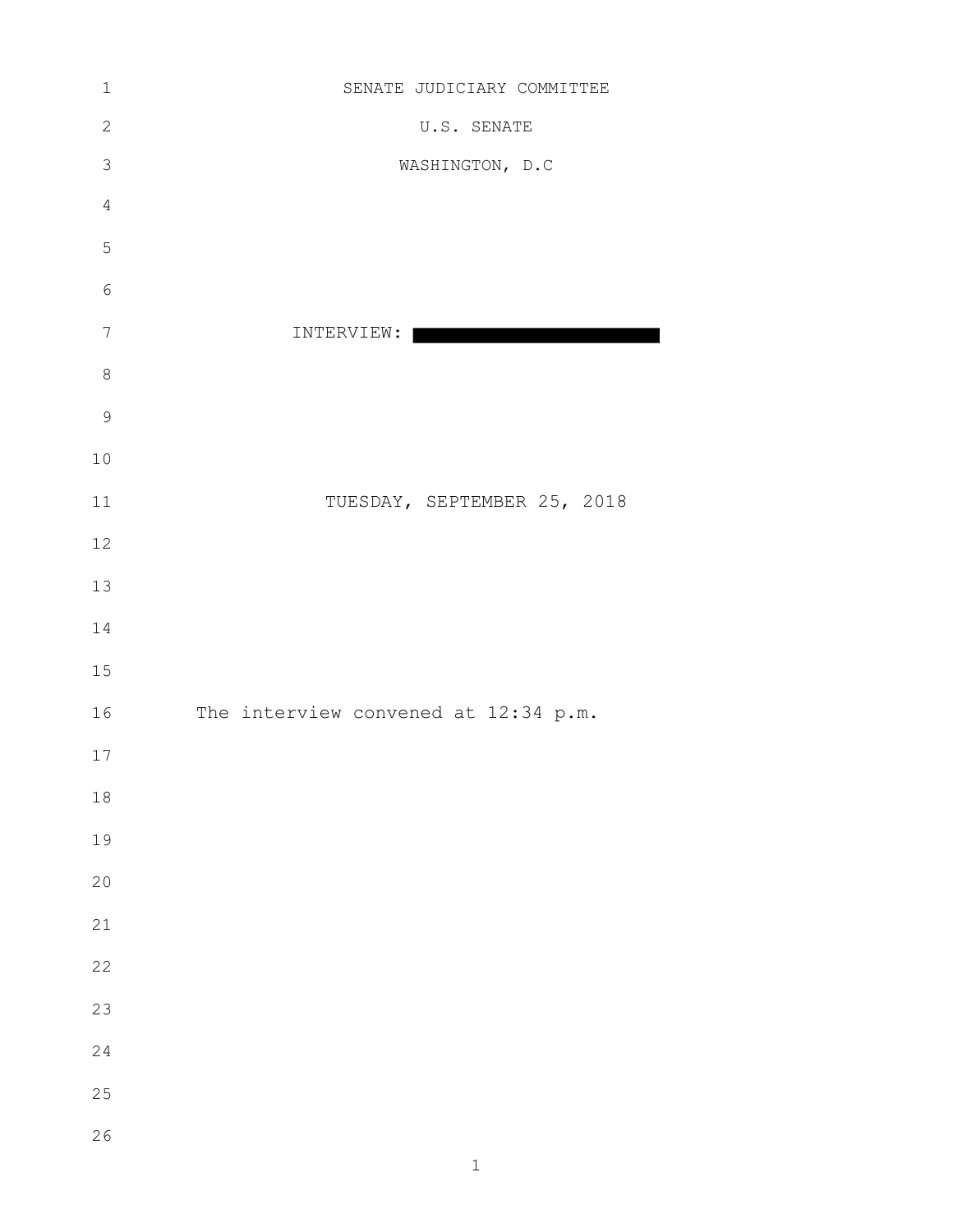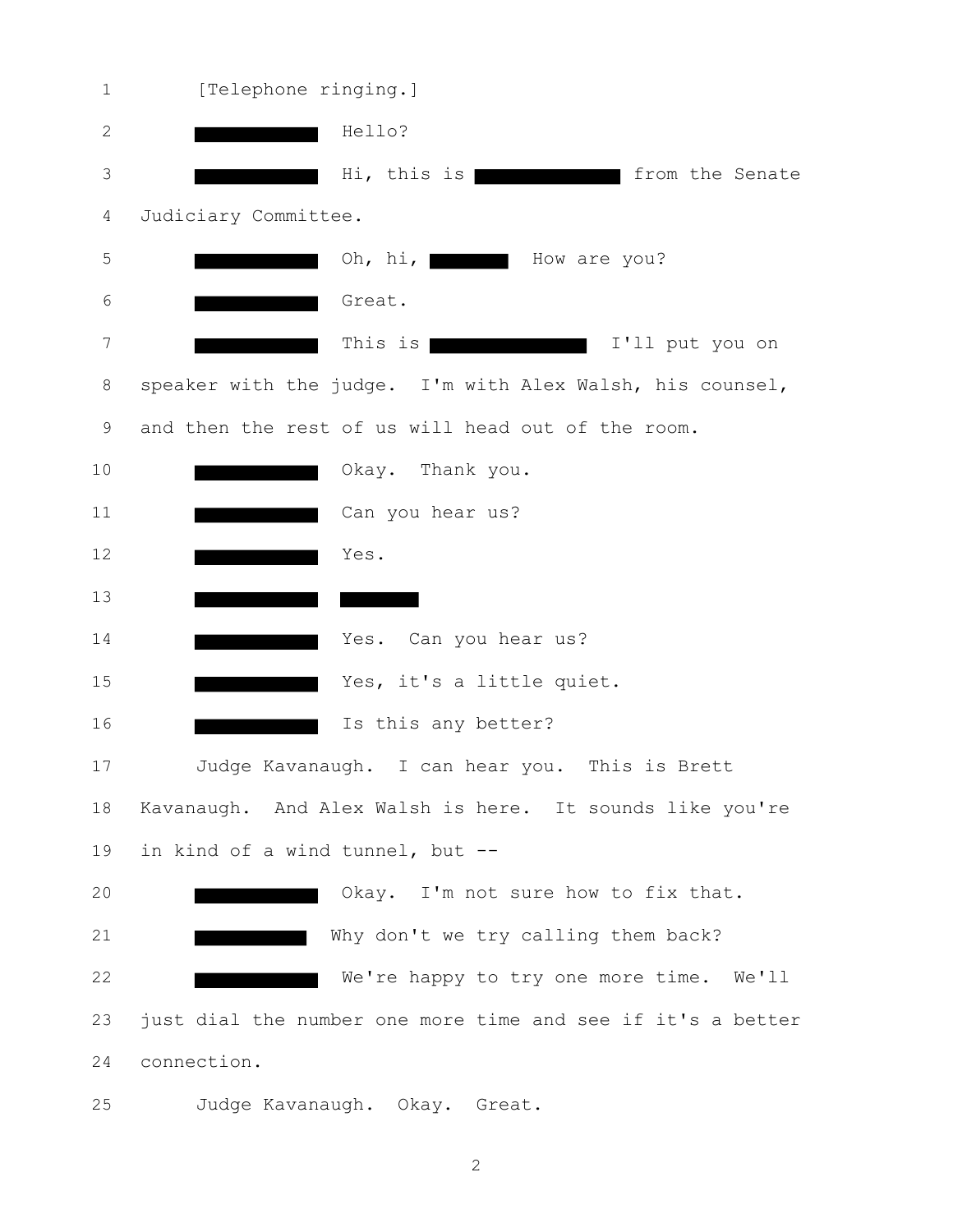1 [Pause.] 2 [Telephone ringing.] Judge Kavanaugh. Hello? 4 Hi, it's Is this any better? Judge Kavanaugh. It sounds like it. Let me put you on speaker. You there? 8 Yes, how is it? Judge Kavanaugh. We'll make do. Female Speaker. Yeah, it's fine. We can hear you. **All right.** Well, we apologize. If there's any question you need us to repeat because you didn't hear it very well, please just let me know. Okay. Well, again, thank you very much for jumping on the phone with us today. I am here with several colleagues. I'll let them introduce themselves, and then we will get started. **I'm I'm I'm I'm I'm I'm For Chairman Grassley.**  for Chairman Grassley. **Hi, Judge.** With the minority. We've spoken in the past. Judge Kavanaugh. Yes. **Hi, Judge. We've also**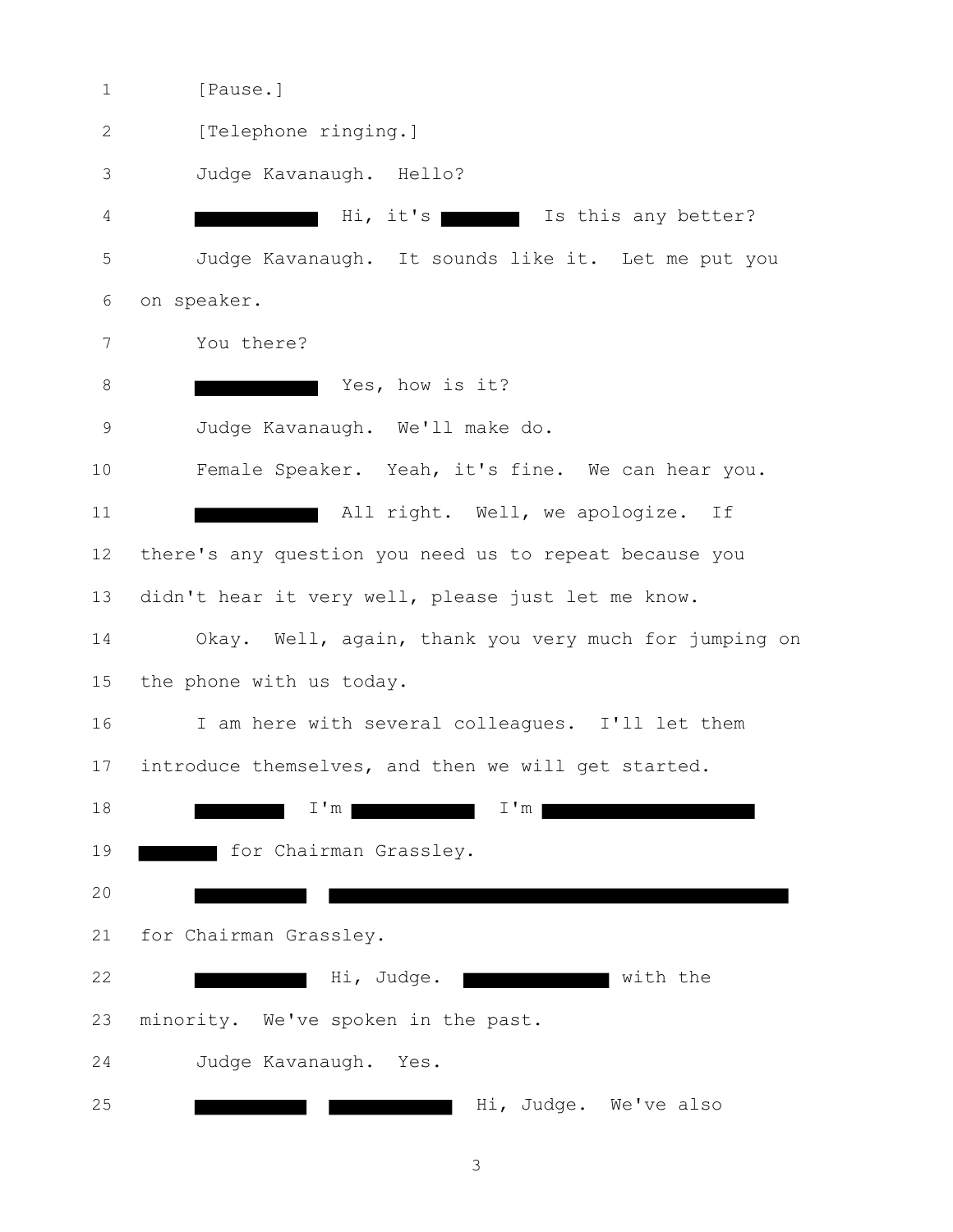spoken. I'm with the ranking member.

 Judge Kavanaugh. Yeah, thanks, 3 and Hi, Judge. It's a I'm a for the ranking member. Judge Kavanaugh. Okay. Thank you. Before we begin, I just want to make clear that the Democratic members have asked the FBI to investigate these allegations, and they believe that's necessary to a fair process and fairness more generally. The Democratic members do not believe that it's appropriate for staff to be discussing allegations with you that have not yet been investigated. Also want to make clear that we just learned about the possibility of this phone call today at 11:15 a.m. and weren't advised that it would be happening at 12:30 p.m. until about 11:50 a.m. today. So it's likely that we will primarily be listening during this call.

 And again, I just want to reiterate that the Democratic members do not believe that this is a fair or sufficient process, and this is not how the committee usually handles allegations of this sort.

22 I would just say -- this is I would just say that we can have these political discussions offline. Our job today is to gather evidence in the form of Judge Kavanaugh's testimony, and that's how we're going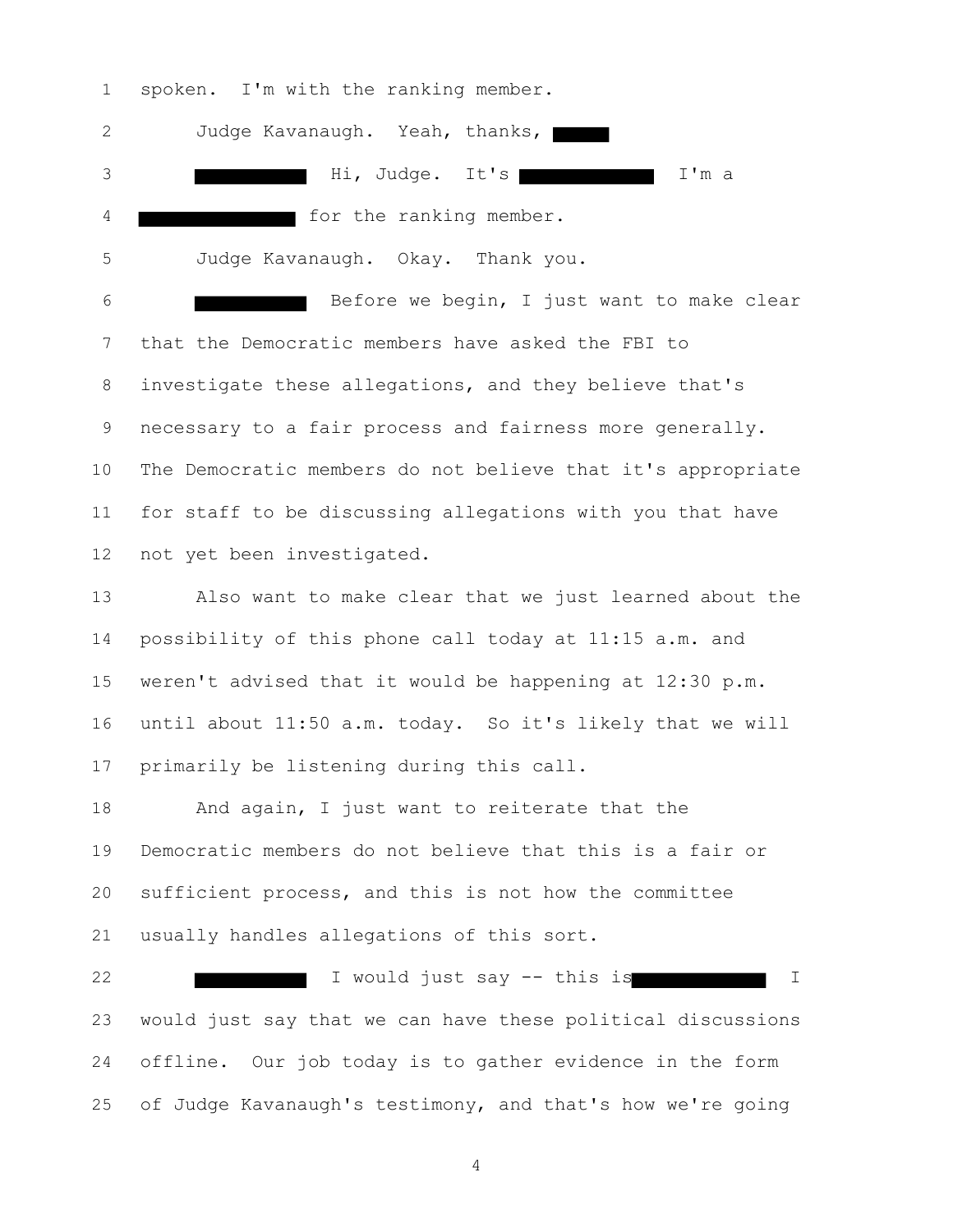to proceed. And we can have the political discussions offline.

 Judge, for your knowledge, this is being transcribed as well.

 Okay. So we are here because we have received in various forms, but not through the normal BI process, various allegations. And when we receive allegations, we typically go to the nominee to get their take on it. So 9 I'm going to run through some questions, and if anyone has follow-up or clarifications, feel free to jump in.

 Judge Kavanaugh, by now we assume that you've heard about the New Yorker article published on Sunday. Have you reviewed the article?

Judge Kavanaugh. Yes.

 The article alleges that during your freshman year at Yale, you attended a -- and I quote -- "a drunken dormitory party at which you exposed yourself, thrust your penis in Deborah Ramirez's face, and caused her to touch it without her consent as she pushed you away." Did that happen? Judge Kavanaugh. That did not happen. **Do you know Deborah Ramirez?**  Judge Kavanaugh. I do. When did you meet her? Judge Kavanaugh. I knew her in college.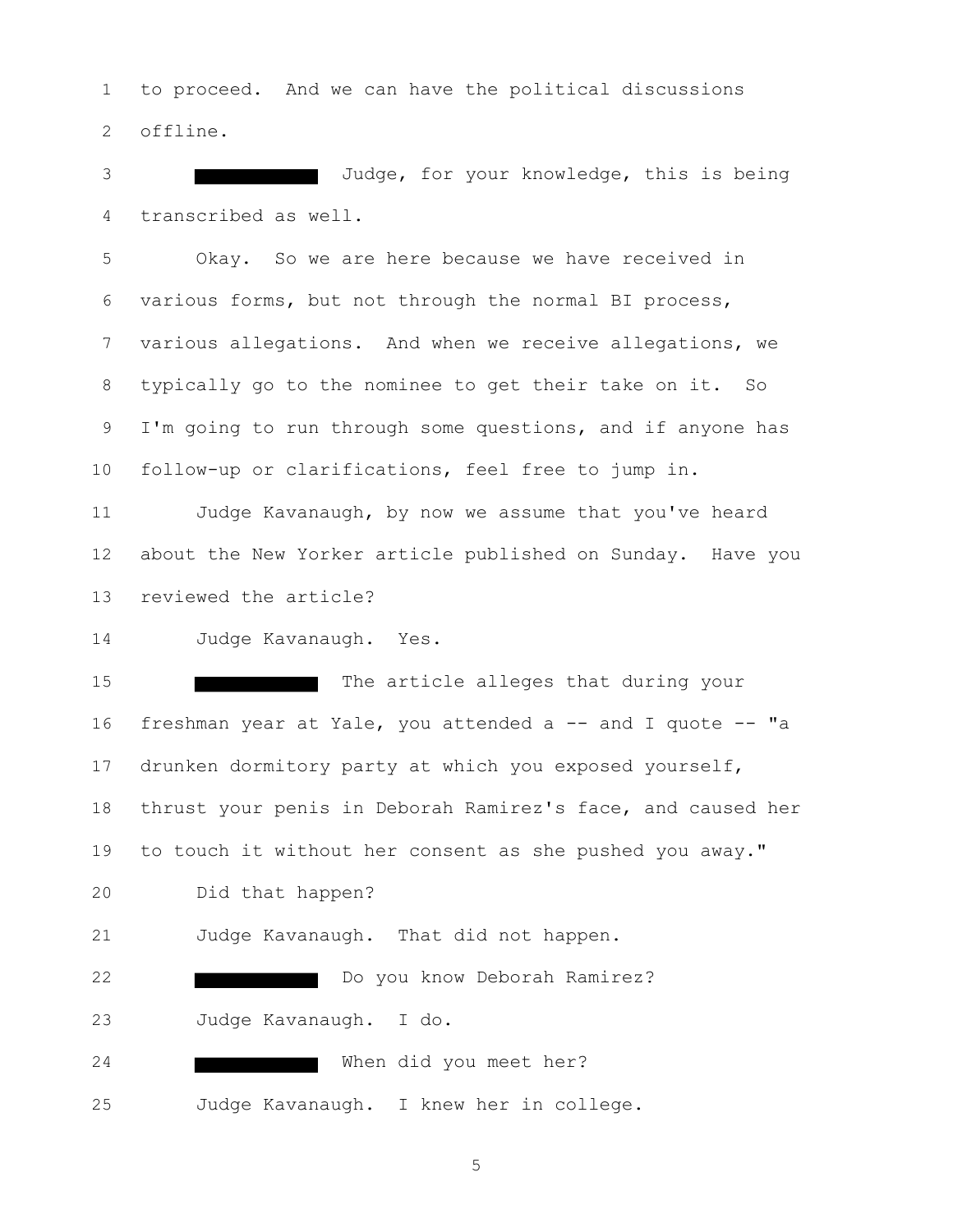**And when did you last talk to her?**  Judge Kavanaugh. Many, many years ago. Would you say that was post college? Judge Kavanaugh. I'm pretty sure we were at a wedding 5 together. **The state of the state of the state of the state of the state of the state of the state of the state of the state of the state of the state of the state of the state of the state of the state of the state of t**  which I believe was in 1997 in the Baltimore area. And I don't think I've seen her since then. **B** Okay. Will you describe your relationship with her? Judge Kavanaugh. I knew her. Friendly. Friendly, but not friends. **Character Communist Communist Communist Communist Communist Communist Communist Communist Communist Communist Communist Communist Communist Communist Communist Communist Communist Communist Communist Communist Communis**  going to define "sexual or romantic behavior" as kissing, touching, or penetrating her genitals, anus, or breasts; touching or penetrating your -- her touching or penetrating your genitals or anus; seeing her genitals, anus, or breasts; or her seeing your genitals or anus. With that definition in mind, did you have any sexual or romantic encounters with Deborah Ramirez? Judge Kavanaugh. No. **Are you aware of any reason Deborah**  Ramirez would lie about you? [Pause.] Judge Kavanaugh. I don't want to speculate. **Case of School School** Okay. Ms. Ramirez says that she was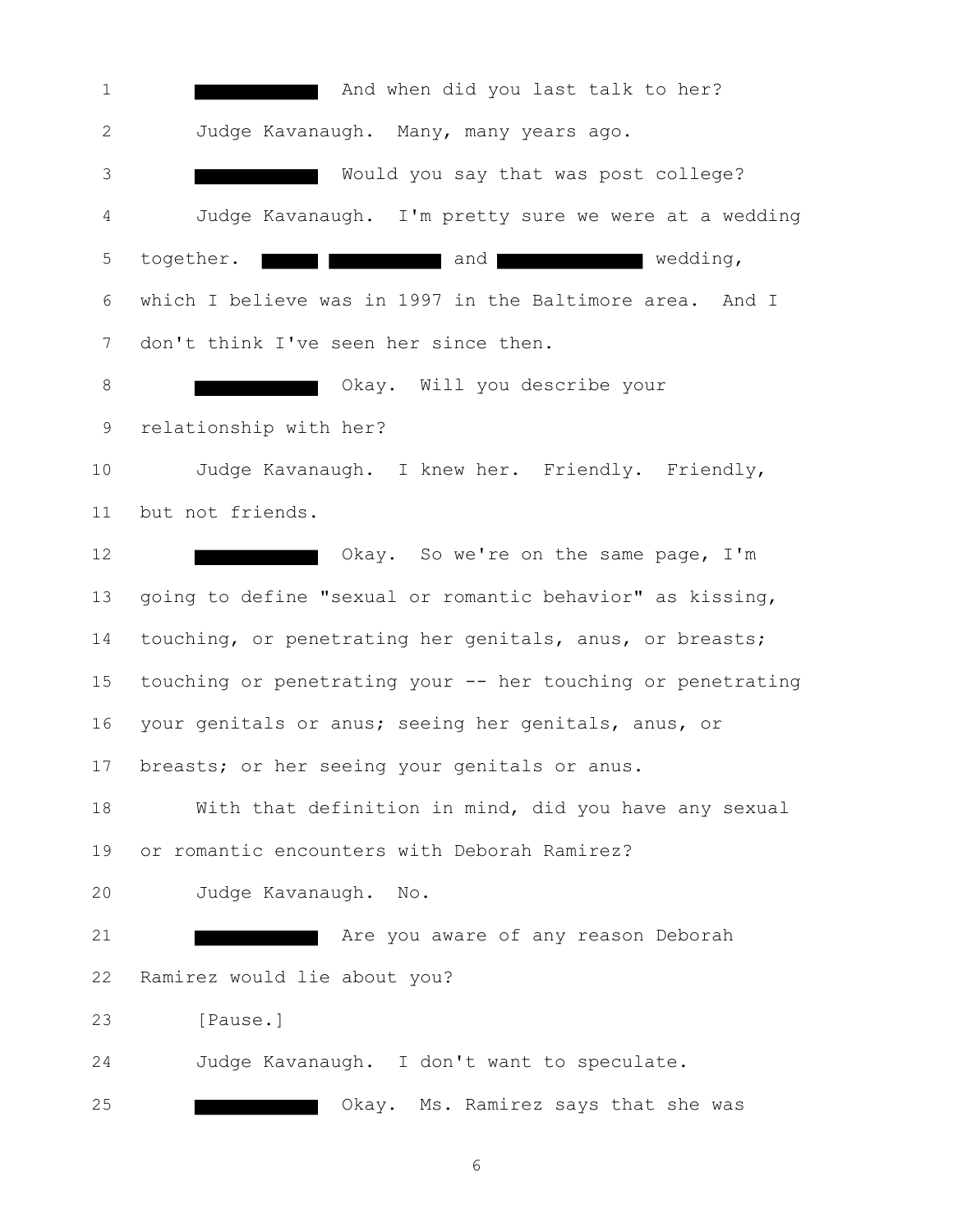invited by a friend on the women's soccer team to a dorm room party that occurred at Lawrence Hall. And again, she says this occurred when you were both freshmen.

Did you attend any such party?

 Judge Kavanaugh. I lived in Lawrence Hall freshman year in the basement, and I have no recollection at all of the party she's describing. And of course, I've said the incident, the specific incident didn't happen.

9 So did you attend any such party with Ms. Ramirez?

 Judge Kavanaugh. I -- I don't know all the parties in Lawrence Hall or get-togethers in Lawrence Hall that might have occurred. What I do know is this incident, this specific incident alleged did not happen, and I don't recall the general party that she's describing in particular.

## Okay.

 Judge Kavanaugh. But people got together, of course, in the dorm rooms, if that's the question. So I don't want to imply that people weren't in the dorm rooms.

 And the dorms had common rooms, just so you know. So there were not my -- not the room I lived in, but some of the other rooms in Lawrence Hall were six rooms off a common room in a what was called a suite. So in the common rooms, there would often be people just hanging out.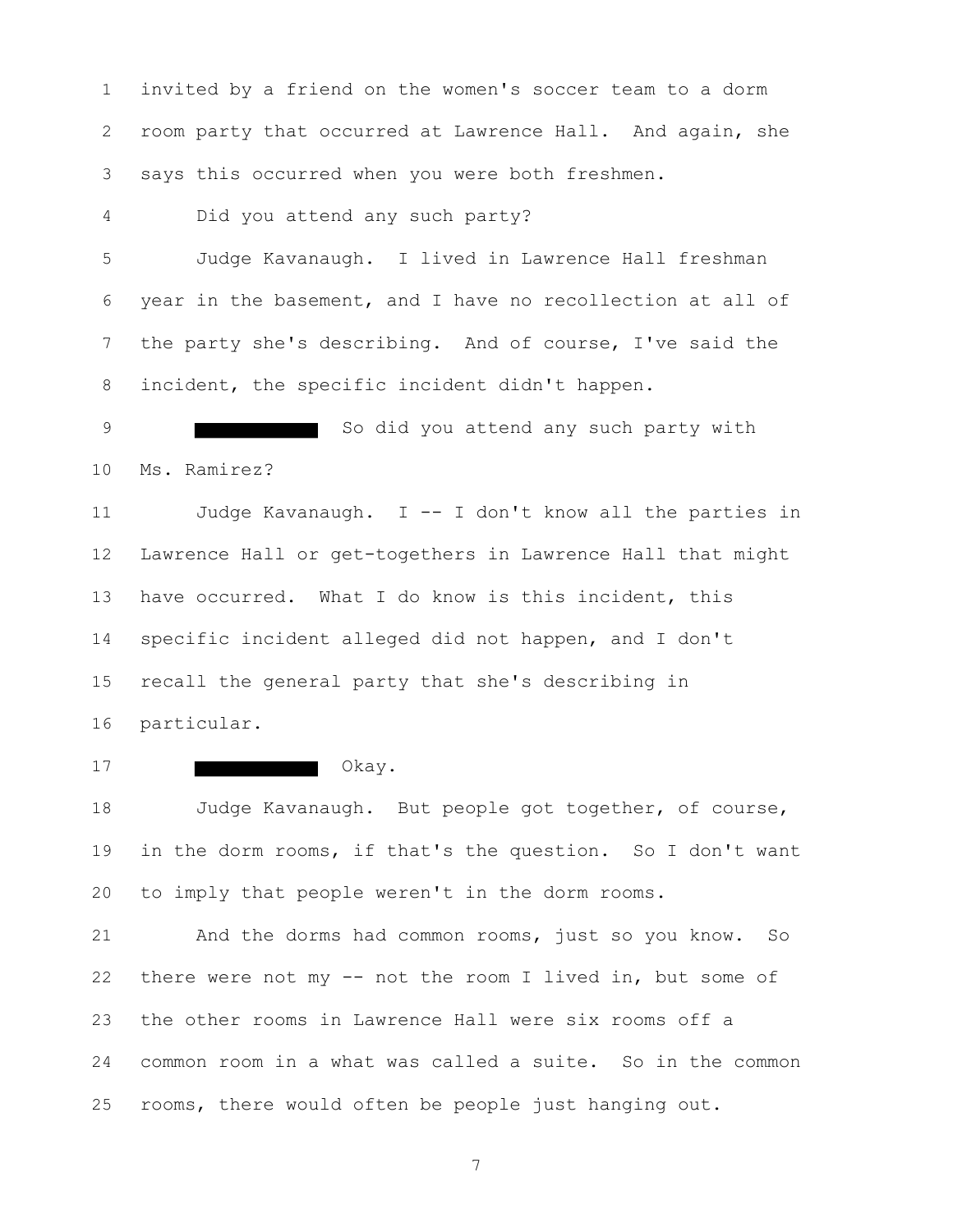1 Okay. Ms. Ramirez says at the party she identified, a small group of students decided to play a drinking game together at which students were sitting in a circle, and people would pick who drank. She says that she was chosen repeatedly to the point that she later was on the floor, foggy and slurring her words. Did you attend any such party? Judge Kavanaugh. I have no recollection of that. 9 Ms. Ramirez says that at one point during the drinking game at the party she identified, a male student pointed a gag plastic penis in her direction. Did you attend any party at which a male student pointed a gag plastic penis at Ms. Ramirez? Judge Kavanaugh. I have no recollection of that. 15 Ms. Ramirez says that after she was on the floor, foggy and slurring her words, a male student exposed herself -- himself to her. She says, "I remember a penis being in front of my face. I knew that's not what I wanted, even in that state of mind." According to the article, she recalled remarking, "That's not a real penis," and the other students laughing at her confusion and taunting her, one encouraging her to kiss it. She said that she pushed that person away, touching it in the process.

Did you attend a party at which any of this happened,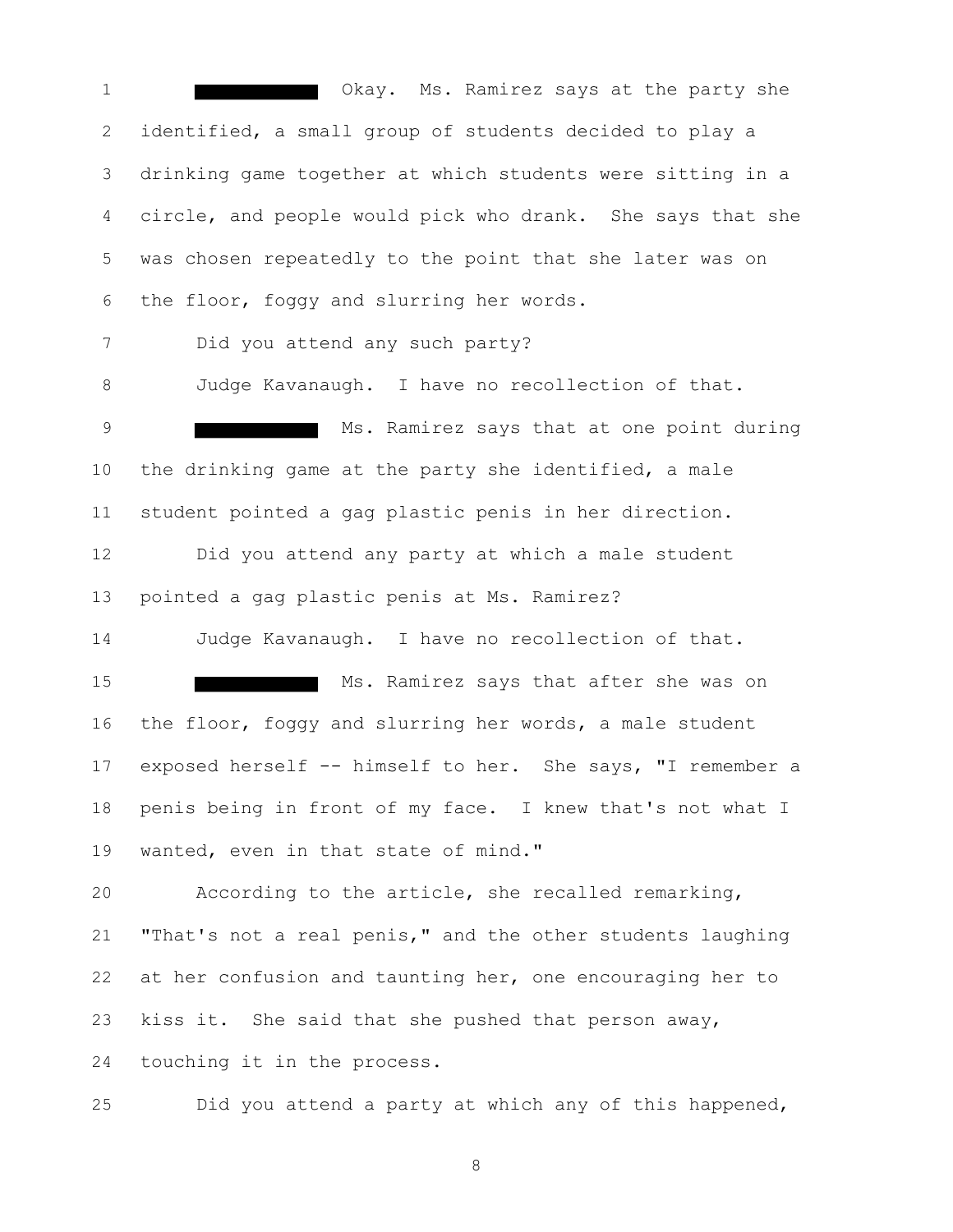whoever that student was?

 Judge Kavanaugh. I know that -- I couldn't hear all of the question.

 Repeat it. Judge Kavanaugh. I guess, I have no recollection of what you're describing generally, and of course, no -- did not -- the specific incident you're describing didn't happen. I never saw anything like that.

9 Judge, we're going to repeat the question. Judge Kavanaugh. Okay.

11 Ms. Ramirez says that after Ms. Ramirez was on the floor, foggy and slurring her words, a male student exposed herself -- himself to her. She says, "I remember a penis being in front of my face. I knew that's not what I wanted, even in that state of mind."

 According to the article, she recalled remarking, 17 "That's not a real penis," and the other students laughing at her confusion and taunting her, one encouraging her to kiss it. She said that she pushed that person away, touching it in the process.

Did you hear all of that?

 Judge Kavanaugh. Yes. And the question is? Did you attend a party at which any of this happened, whoever that student was? Judge Kavanaugh. Never -- I never saw anything like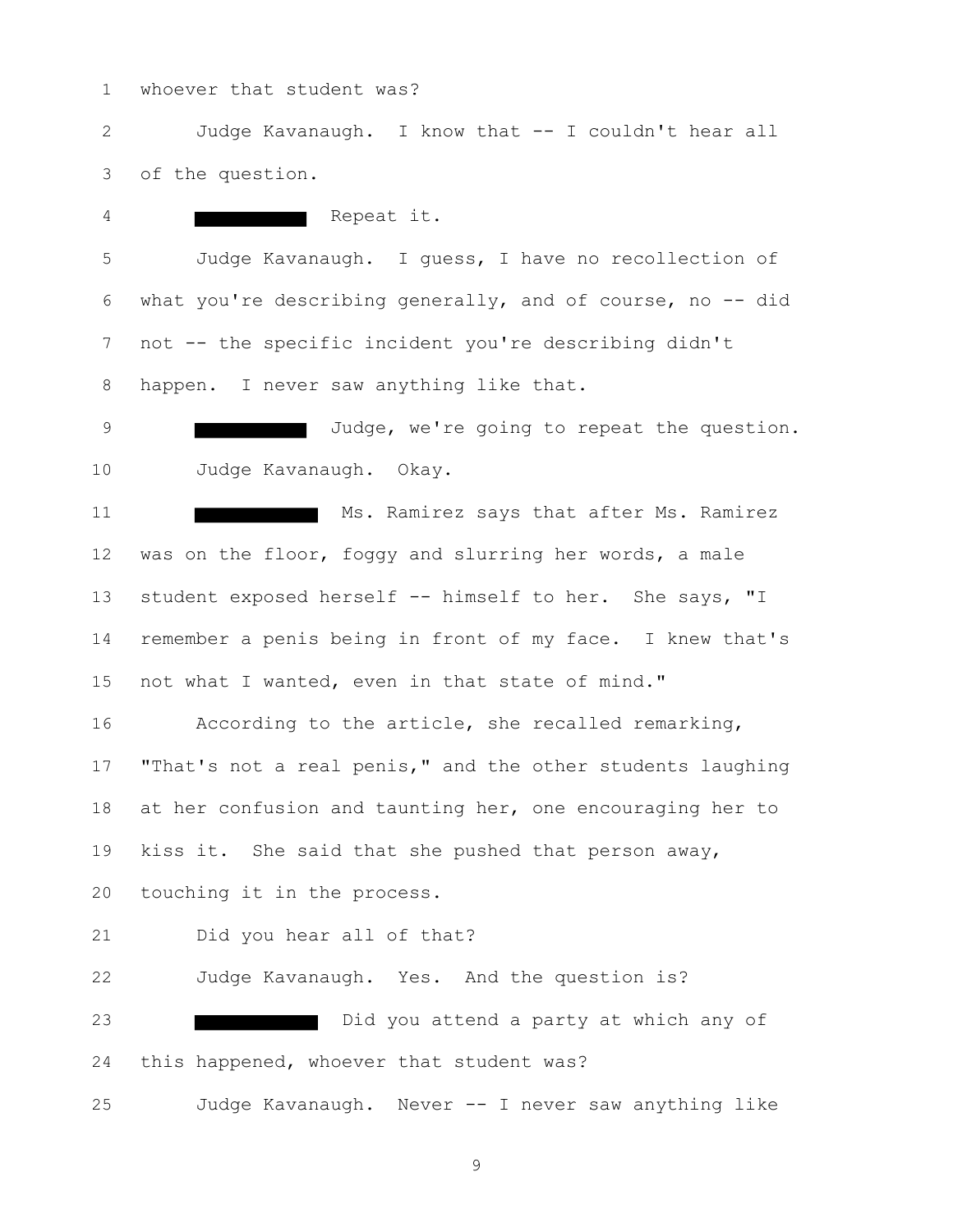that.

2 Ms. Ramirez says that after this event occurred, she remembers you standing to her right and laughing, pulling up your pants. According to her, you were laughing, and she can still see your face and your hips coming forward like when you pull up your pants. She states that another student shouted about the event, "Somebody yelled down the hall, 'Brett Kavanaugh just put his penis in Debbie's face.' It was his full name. I don't think it was just 'Brett,' and I remember hearing and being mortified that this was out there." Did this ever happen? Judge Kavanaugh. That did not happen. 14 The article reports that an anonymous classmate is 100 percent sure that he was told at the time that Kavanaugh was the student who exposed himself to Ramirez and that he independently recalled many of the same details offered by Ramirez, including the party's location. The article also suggests that some of your classmates have discussed this alleged event. At any point, have you ever heard a rumor that you exposed yourself to Ms. Ramirez? Judge Kavanaugh. No, and I would have, because it would have been the talk of campus. Okay. The article identifies Mr. James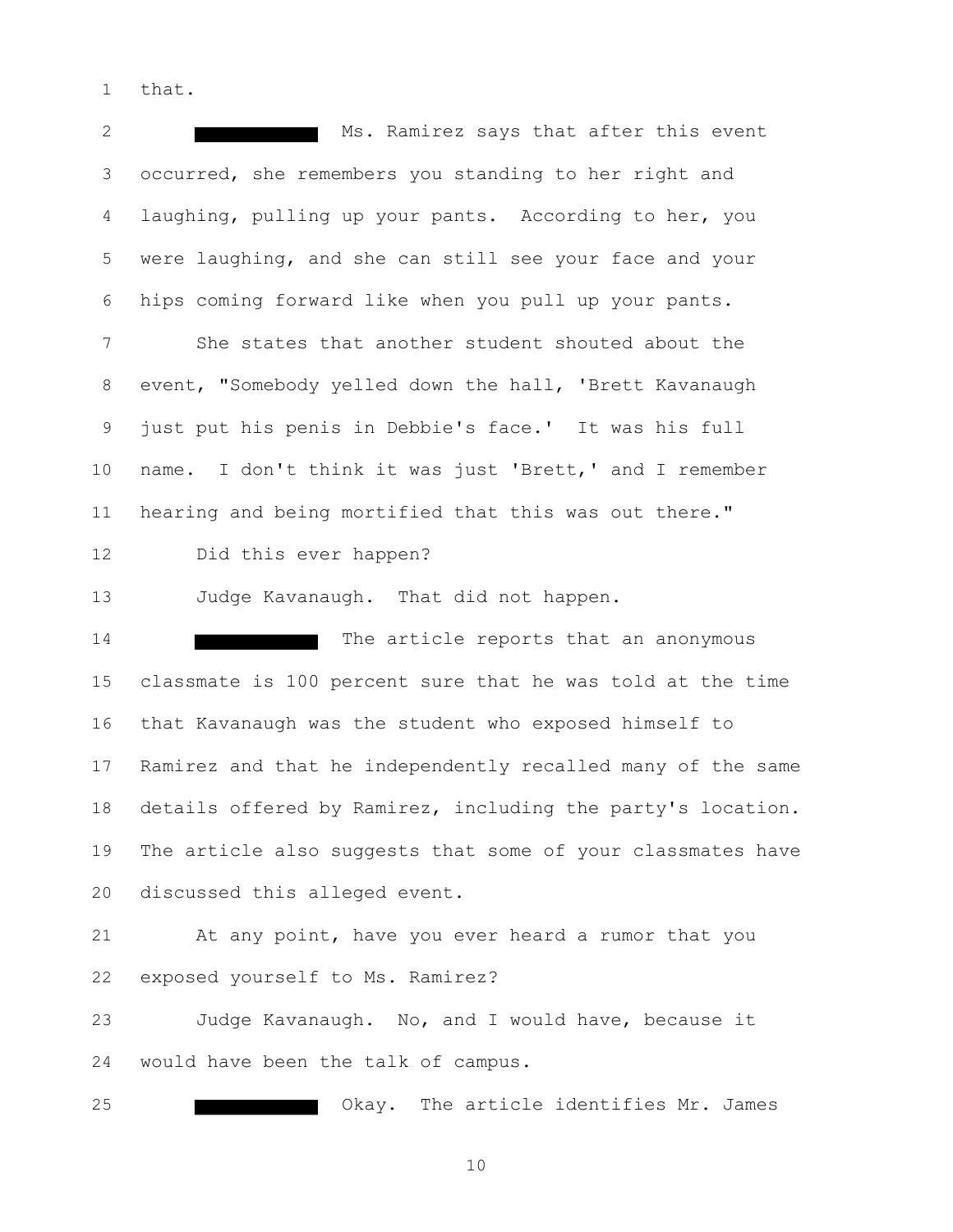Roche as your roommate. Is that his -- how do you pronounce his name? Judge Kavanaugh. Roche. Jamie. Roche. Okay. Judge Kavanaugh. Jamie is what he went by then. Okay. Generally speaking, he supports Ms. Ramirez's account of the story. When did you first meet Mr. Roche? Judge Kavanaugh. Can you hold on one second? Yes. [Pause.] Judge Kavanaugh. Okay. I'm here. 13 Great. When did you first meet Mr. Roche? Judge Kavanaugh. I would have met him when we moved in to Lawrence Hall in September of 1983 when I was 18. **And when did you last communicate with**  him? Judge Kavanaugh. I saw him probably at our 25th reunion, which would have been 2000 and -- 2012. It might have been our 20th reunion, but I saw him briefly at one of those reunions. 23 And will you describe your relationship with him? Judge Kavanaugh. So there were three guys who lived,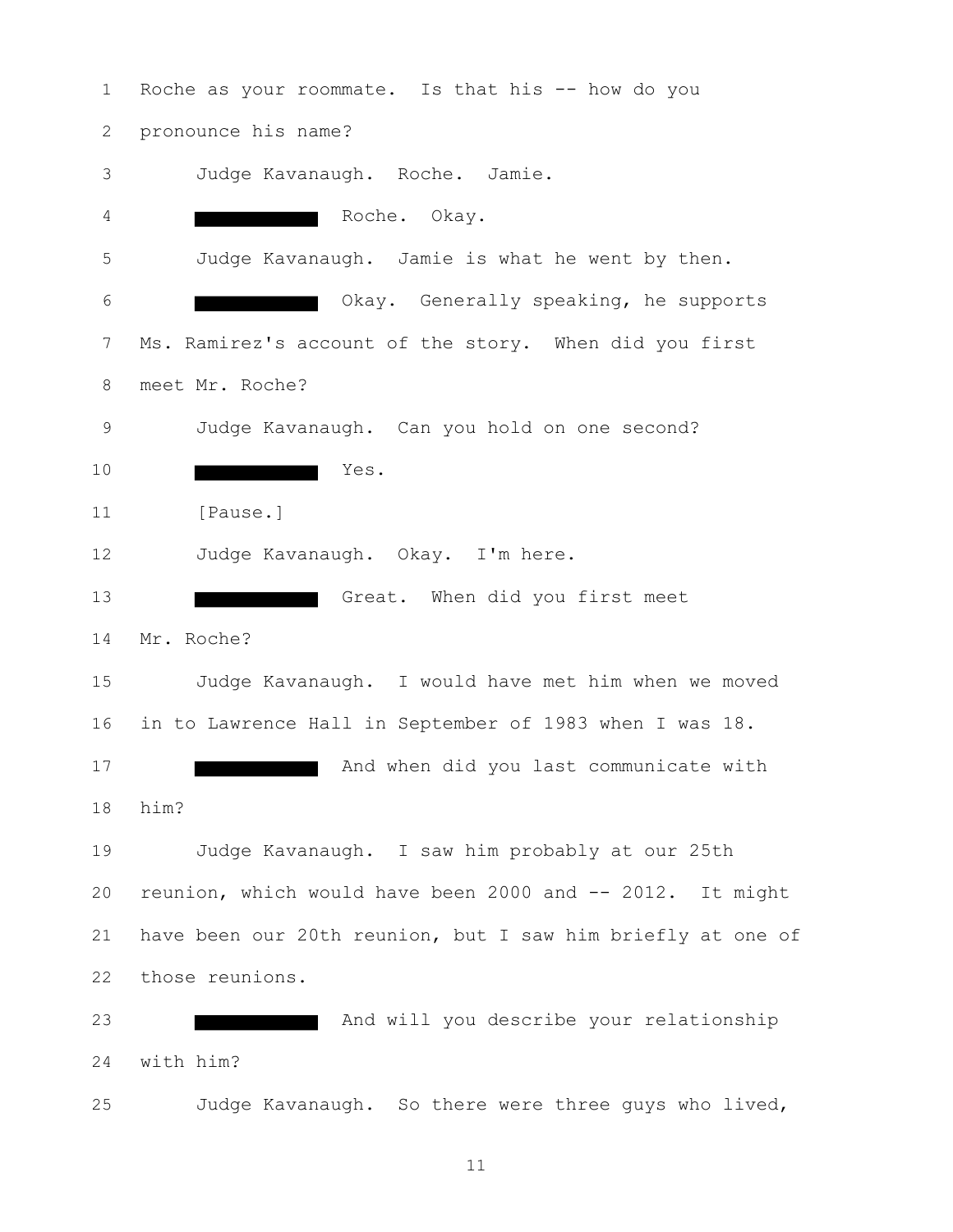in essence, in a room together -- Dave White, Jamie Roche, and myself. Jamie and Dave White hated each other. They got in fights, fist fights during the year. One time Dave White was away for the weekend. Jamie -- when he came back, Jamie had moved all Dave White's furniture, everything, like into some other area of Lawrence Hall in a hallway.

8 So he came back, and Dave White's room was entirely empty. They had a very contentious -- they had a contentious relationship, didn't like each other, at least as I recall it.

 I got -- I was friends with Dave White more than Jamie. I tried to be civil. Jamie wasn't around a lot. I 14 don't know, I think his parents lived nearby, and so he was elsewhere or with a girl, I don't know, a woman at Yale.

**He didn't hang out with us very** much, wasn't a great situation.

**Are you aware of any reason Mr. Roche** would lie about you?

 Judge Kavanaugh. I'm not going to speculate beyond -- I'm not going to speculate beyond what I've said. My understanding, of course, is that he does not corroborate the incident.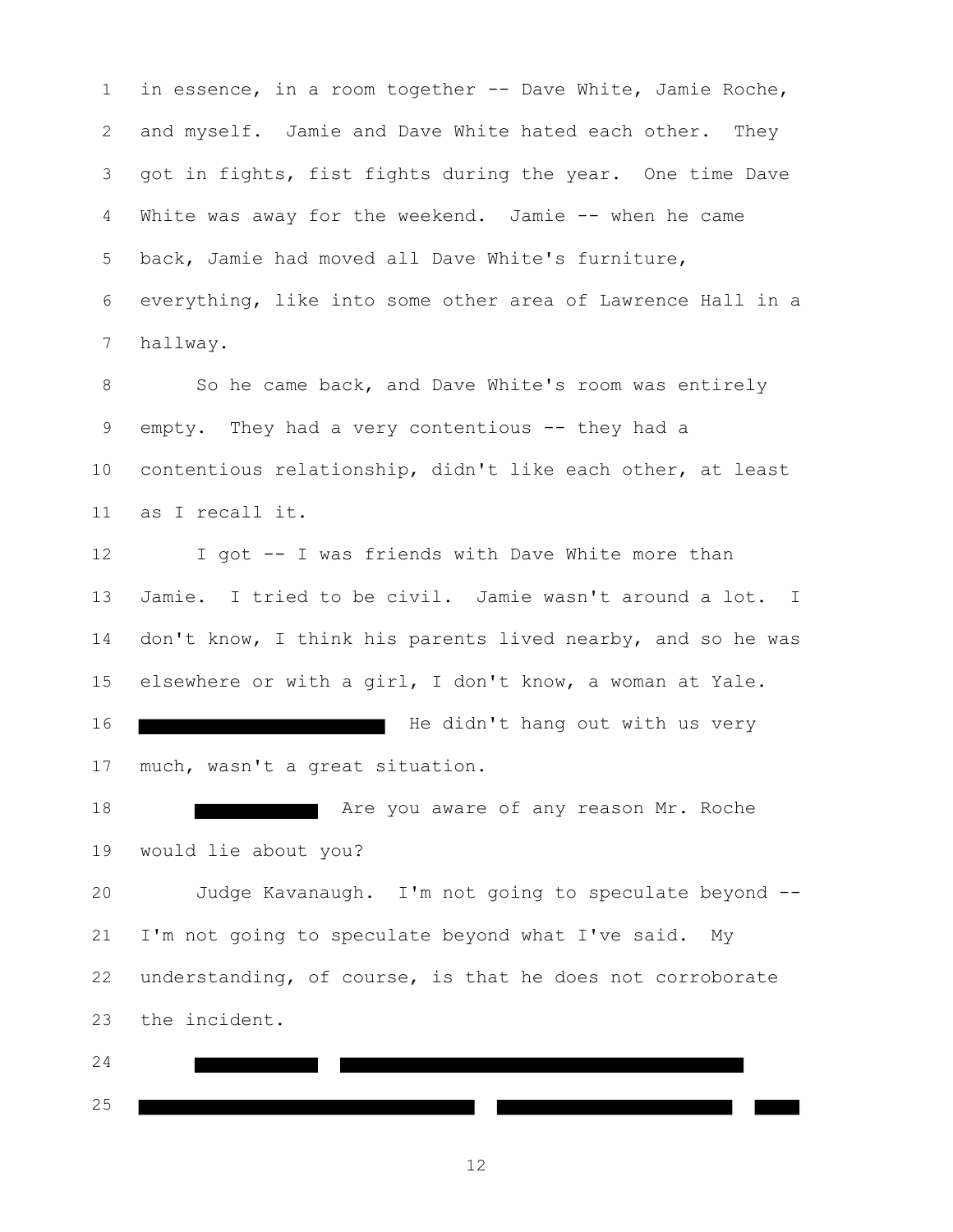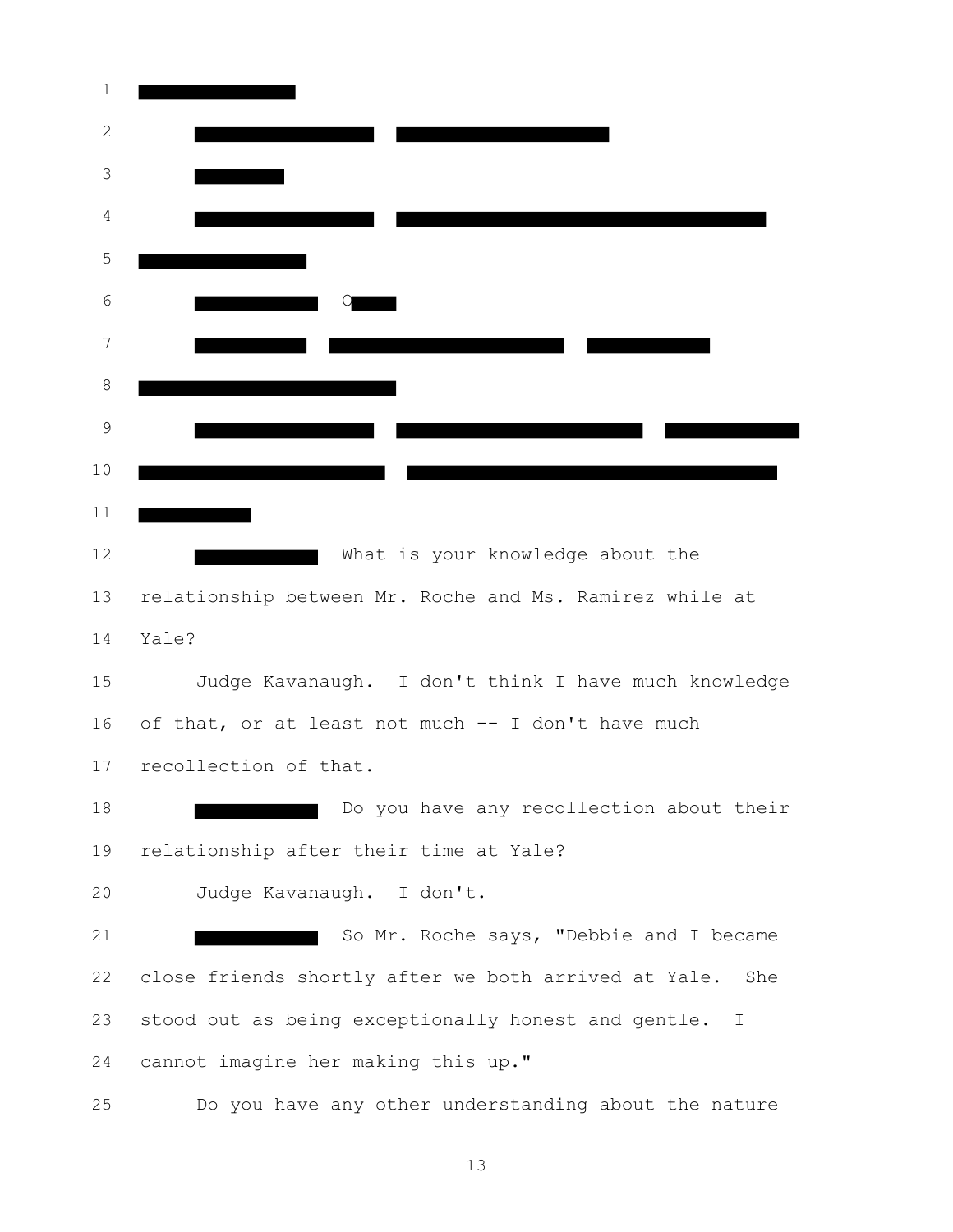of their relationship, either then or now?  $\mathbf{1}$ 

Judge Kavanaugh. I don't.  $\overline{2}$ 

According to the article, Mr. Roche never 3 saw you engage in any sexual misconduct, but did recall you  $\overline{4}$ 5 being frequently incoherently drunk.  $6\overline{6}$ Were you frequently incoherently drunk in college? Judge Kavanaugh. No. Like -- like most people in  $\overline{7}$ college, I went to parties and had beers, but that's -- $\boldsymbol{8}$ 

9 that's not an accurate description, in my view.

 $10$ Do you have any understanding of why  $11$ Mr. Roche would characterize you as frequently incoherently 12 drunk in college?

Judge Kavanaugh. I'm not going to speculate on what's 13 going on right now. We're in the twilight zone.  $14$ 

In a recent interview --15

16 Can I ask a question?

Of course. 17

Let me jump in here, Judge. Talk about 18 your academic performance at Yale. 19

 $20$ Judge Kavanaugh. Yeah. So two things I was doing the 21 most at Yale College were studying and going to class and working very hard on my academics, doing well enough to get 22 into Yale Law School, which was not obvious when I arrived 23 in September of 1983. I worked my ass off. 24

And the second thing was basketball. Throughout the 25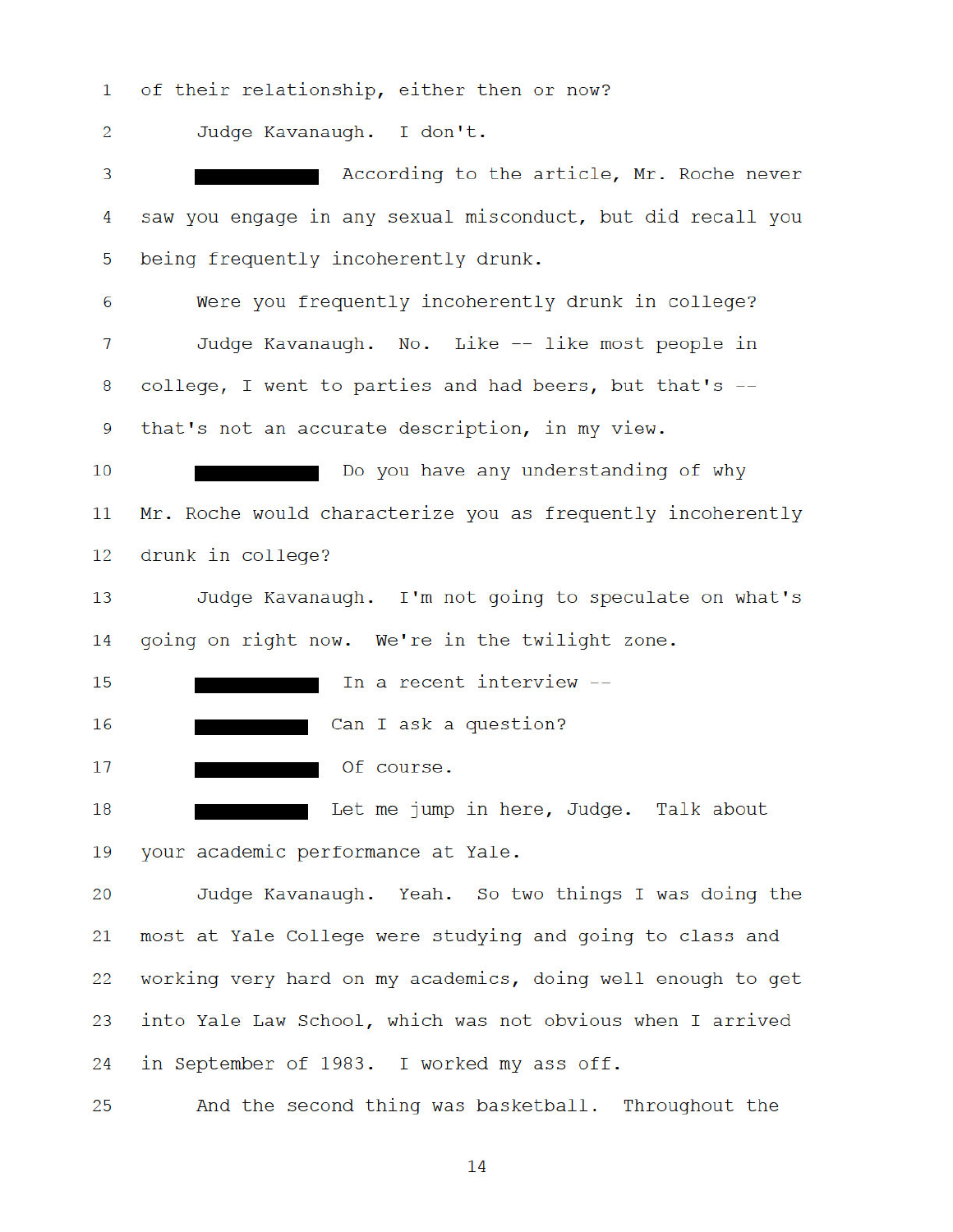freshman year when I lived there, I was playing basketball every day. I tried out for the varsity basketball team. As soon as we got there, literally the first day, the workouts started. Not -- not with coaches present because they weren't allowed by NCAA rules to be present, but the - - the play, the captain-led workouts started immediately. Butch Graves was the captain of the Yale basketball team. Chris Dudley was my classmate.

9 So we had basketball every day. Those were intense, really intense afternoons, early evenings of basketball. And then I played JV basketball that year, practice every day, lots of games, and then in the spring, basketball again for the same kind of captain-led workouts, which were every weekday, a lot of running, a lot of lifting.

 So the two primary focuses of my life were academics and basketball. And of course, we all lived on Old Campus. So, of course, it was also social. I had friends. Louisa Garry, who testified at the hearing for me, who I met on the first day of Yale College, the other college women friends who have written, who joined that letter, talked about what I was like from the beginning in college.

 So thank you for the question. Happy to answer any follow-up, but I was very focused on doing as well as I could in school, and I was very focused on trying to be the best basketball player I could be.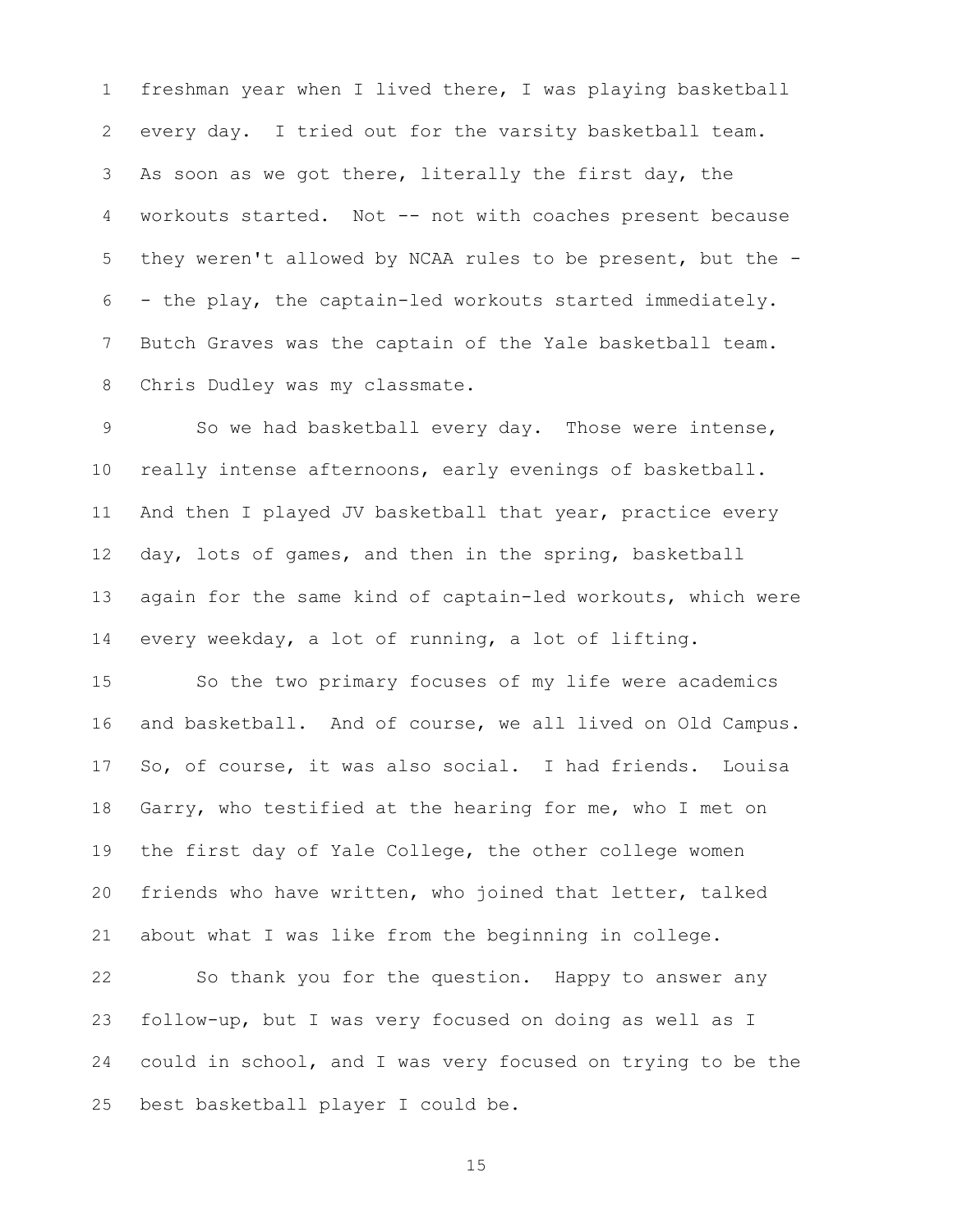1 So, in a recent interview, you denied ever getting blackout drunk. Would anything about your college drinking in any way impair your ability to remember whether you engaged in the conduct Ms. Ramirez identifies? Judge Kavanaugh. No. All right. The article reports Mr. Roche as saying, "Is it believable that she was alone with a wolfy group of guys who thought it was funny to sexually torment a girl like Debbie? Yeah, definitely. Is it believable that Kavanaugh was one of them? Yes." So did you ever, either alone or with other men, sexually torment any student at Yale? Judge Kavanaugh. No. And do you -- do have any understanding of why your college roommate would make such an accusation? Judge Kavanaugh. Well, I'm not going to speculate. I've described the contentious relationship in that room generally and his issues generally. **And his issues you testified being**  ? Judge Kavanaugh. That's my understanding. **According to the New Yorker article,**  Ms. Ramirez continued to socialize with one of the male classmates who had egged Kavanaugh on during the party during college. She even invited the classmate to her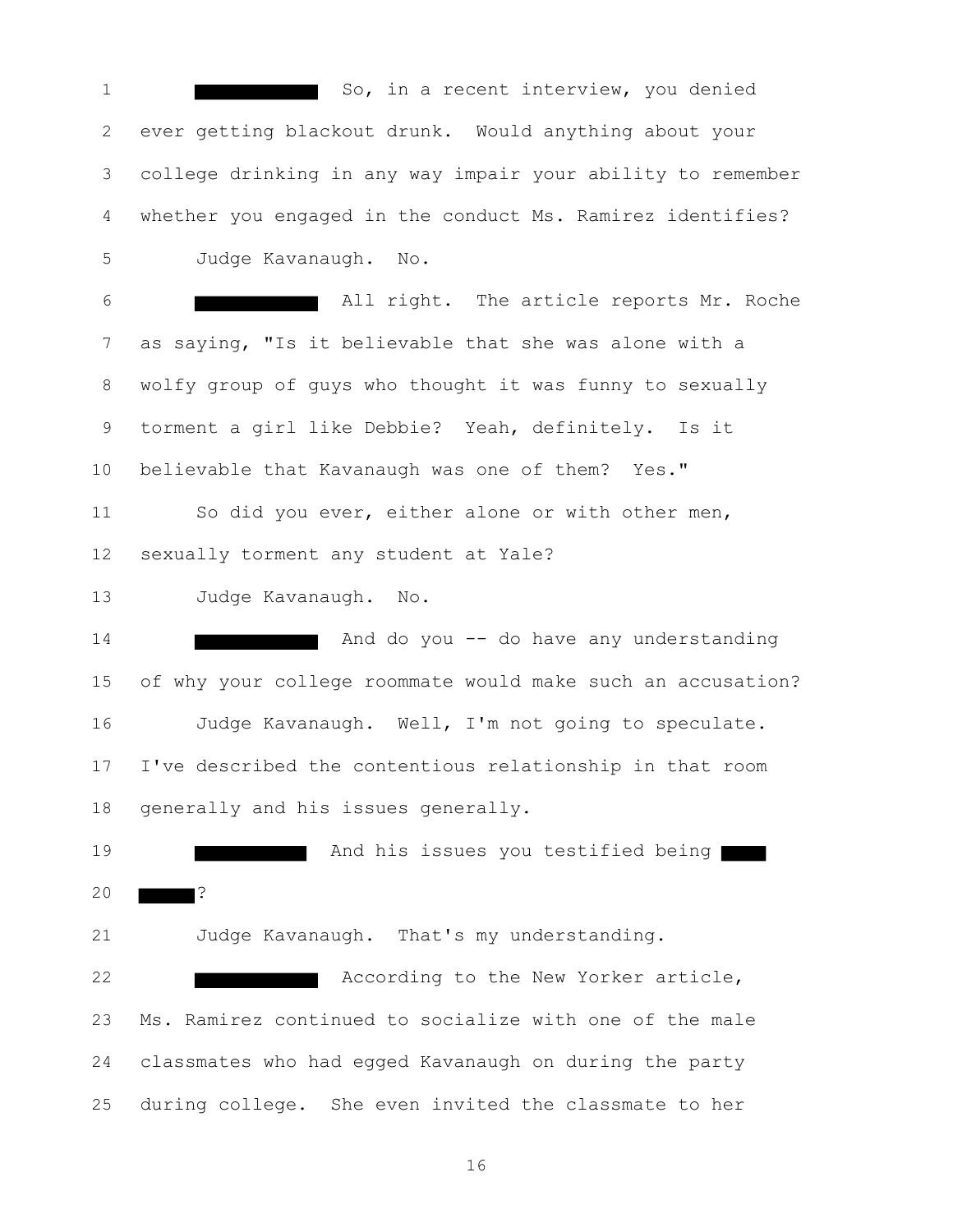house for Thanksgiving one year after he told her that he had nowhere to go. She also attended his wedding years later as a guest of his wife, and she said that she posed for photographs with Kavanaugh, smiling.

 You mentioned that you believed you were probably at a wedding with her. So have you interacted with Ms. Ramirez since you graduated college, including potentially that wedding or any other time?

9 Judge Kavanaugh. Yeah, so her best friend was **.** . **. . said she never heard about**  any such incident like this and that she would have heard about it. That's what she said, as I understand it, in the story -- or some story.

**Would have been the person who had** 15 the wedding, marrying who also lived -- who was also a student at Yale College at that time. And so, 17 anyway, I would have been at and -- I was at 18 and wedding. And like I said, said she never heard about any such thing as this incident.

**Did** you interact with Ms. Ramirez at the wedding?

 Judge Kavanaugh. I'm sure -- I'm sure I saw her because it wasn't a huge wedding. And at any wedding, you would see the people that you went to school with. But I don't have a specific recollection.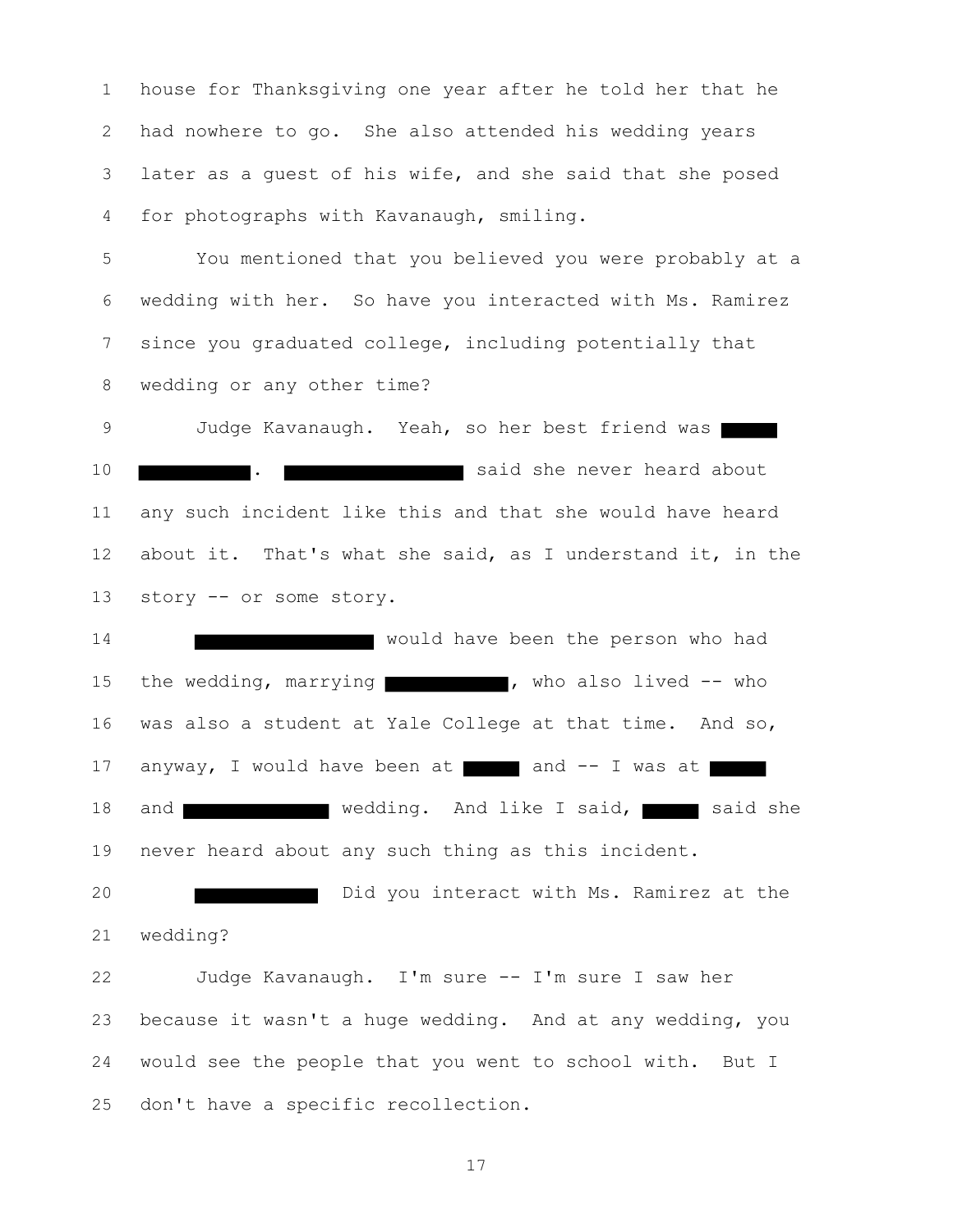**1** Other than the wedding, have you had postgraduation interactions with Ms. Ramirez? Judge Kavanaugh. Not that I'm remembering right now. The incident that she alleges in the article, was that discussed at the wedding? Judge Kavanaugh. No, because it didn't happen. With me, or with anyone as far as I know, but not with me. **B** All right. My last question on this subject is since you graduated from college, but before the New Yorker article publication on September 23rd, have you ever discussed or heard discussion about the incident matching the description given by Ms. Ramirez to the New Yorker? Judge Kavanaugh. No. **Interest I Judge, I want to get your general reaction** 16 to this New Yorker story, including the allegations made in this story. Judge Kavanaugh. This didn't happen. I've never done anything like that. The story, as described -- back up. **120 Million Market Friend, says she never heard**  anything like this. If something like this had happened, it would have been the talk of campus. The New York Times says as recently as last week, she was calling around to other classmates saying she wasn't

sure I had done this. And you know, I think -- I think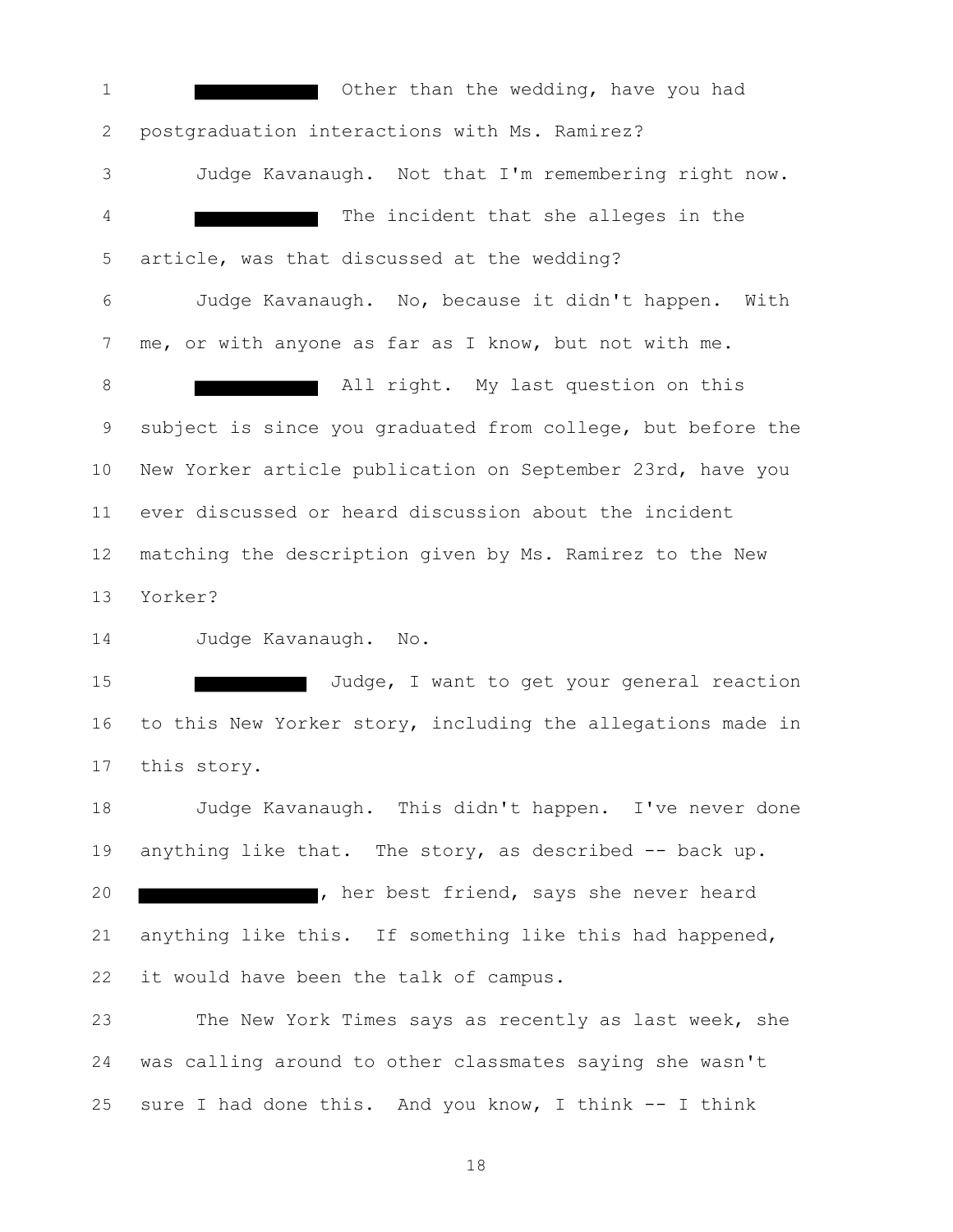we're -- this is an outrage for this kind of thin, uncorroborated, 35-year-old accusation to be leveled in this fashion at this time. I've been in the public eye for 24 years, since I started with the independent counsel in the fall of 1994, very public at various points in my life. I've been through six background checks. I worked in the White House at the highest levels, senior staff, traveling with the President all over the world, seeing the most highly sensitive secrets of our Nation for years. I went through a difficult confirmation process for the D.C. Circuit that was public with two separate confirmation hearings in 2004 and 2006.

 I've been a judge for 12 years in a very public way. I've been identified repeatedly as a potential Supreme Court nominee. Whether that was accurate or not, I've been publicly identified. My decisions have been publicly discussed.

 I've been very much a presence at the Yale College reunions. I've been on multiple panels there. So I've been active in the class. The class newsletter has talked about me. The people in my class have been at those reunions and those events.

 In all that time, not a word. And then 4 days, you know, when just right before a vote for the Supreme Court, after the nomination itself has been pending for months,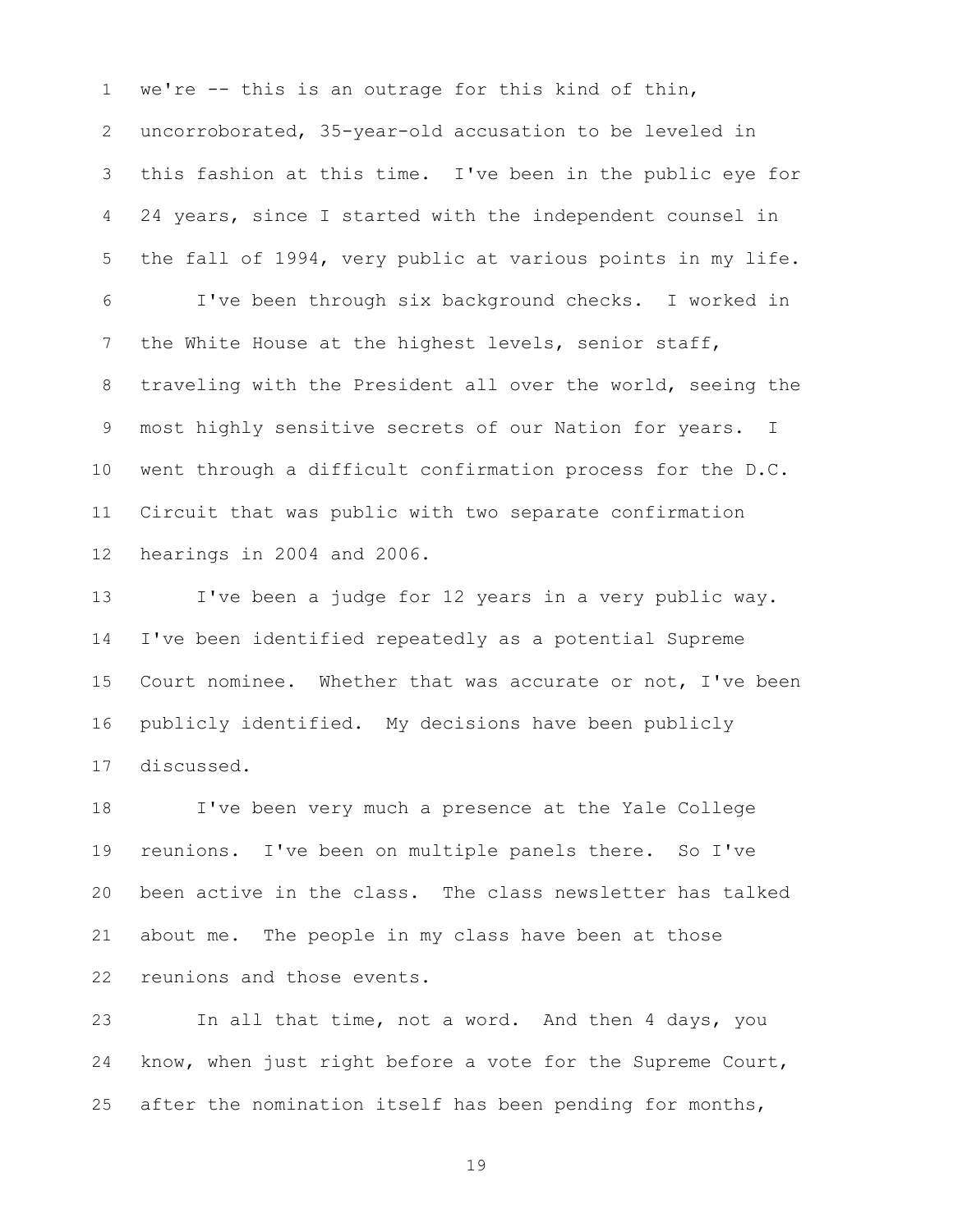and I've been through the hearings and 65 Senate meetings 2 and all the written questions, and then -- and then, after all these years, with all this time, and all these descriptions with no corroboration and with her best friend saying she never heard about it, you know, I'm -- I'm really just, you know, stunned. And outraged.

 It's the twilight zone. I guess we're going to get to a few more of these twilight zone things, but --

9 Well, actually, are you aware that the New York Times passed up on this story before the New Yorker ran the story?

 Judge Kavanaugh. That's what I read in the New York Times.

14 What's your reaction to that? Judge Kavanaugh. They couldn't -- the New York Times couldn't corroborate this story and found that she was calling around to classmates trying to see if they 18 remembered it. And I, at least -- and I, myself, heard about that, that she was doing that. And you know, that just strikes me as, you know, what is going on here? When someone is calling around to try to refresh other people, is that what's going on? What's going on with that? That doesn't sound -- that doesn't sound good to me. It doesn't sound fair. It doesn't sound proper. It sounds

like an orchestrated hit to take me out. That's what it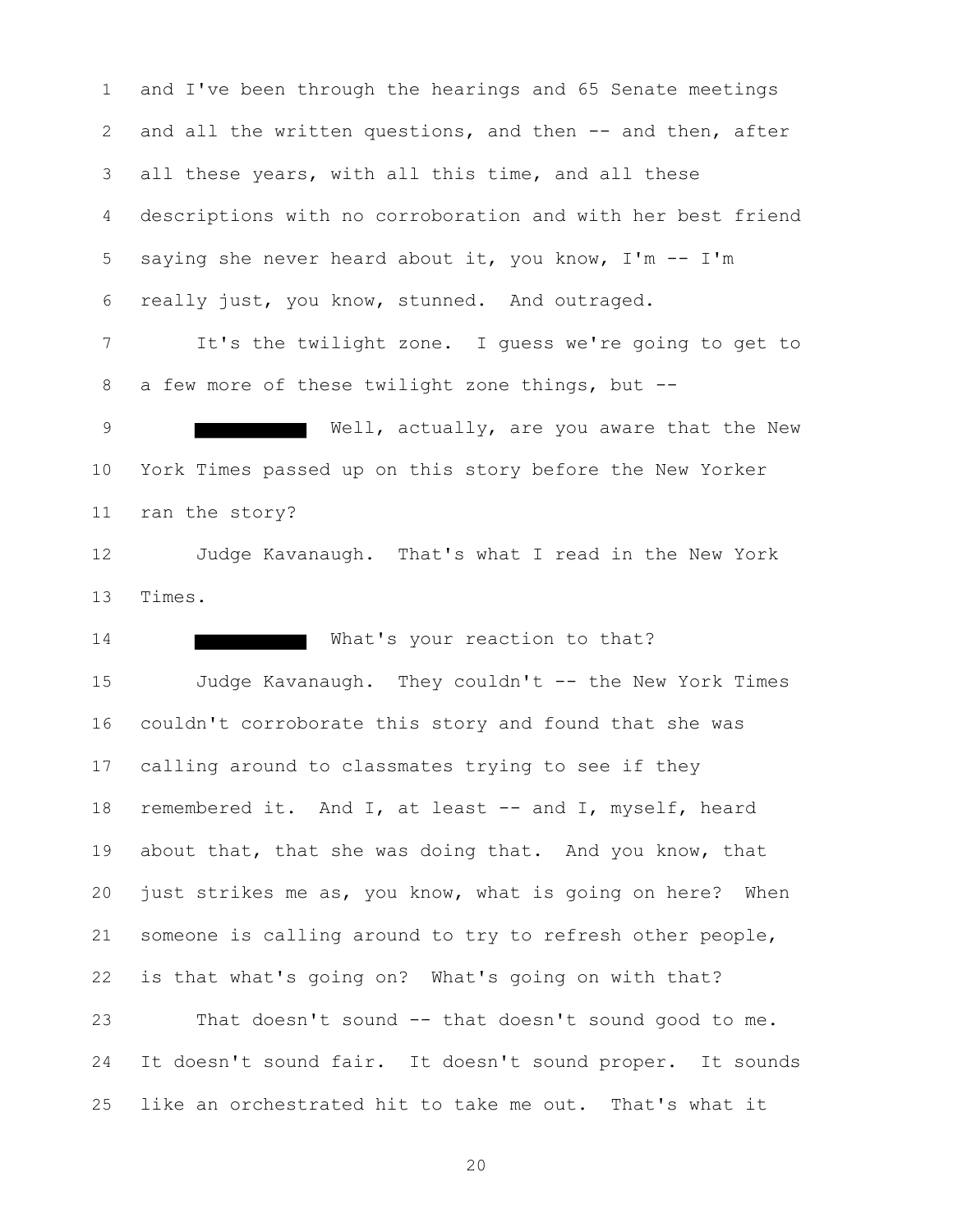sounds like.

2 The New Yorker story discussed how Ms. Ramirez had a lapse of memory related to this incident until she had several days of conversations with her attorney. Did you read that? Judge Kavanaugh. I did. Six days of --

7 What's your -- what's your reaction to that, Judge?

 Judge Kavanaugh. I mean, what is that all about? What are we talking about here? This is serious stuff, and they're -- you know, they're calling around to other people either to refresh them, or I don't know what's going on in those conversations, but it takes 6 days to kind of dredge up something with a lawyer, as I understand it.

 And in the context of a highly contentious Supreme Court nomination where people understandably, and that is understandably, feel strongly about the Supreme Court. I don't -- I don't want to say anything -- that's appropriate in America. It's appropriate in America for people to feel strongly about the Supreme Court.

 It's not appropriate for people to be dredging up uncorroborated stories and trying to refresh other people's recollections and then stoke the media and create a feeding frenzy and destroy my family and destroy my reputation and take me down. This is not right. It's an outrage.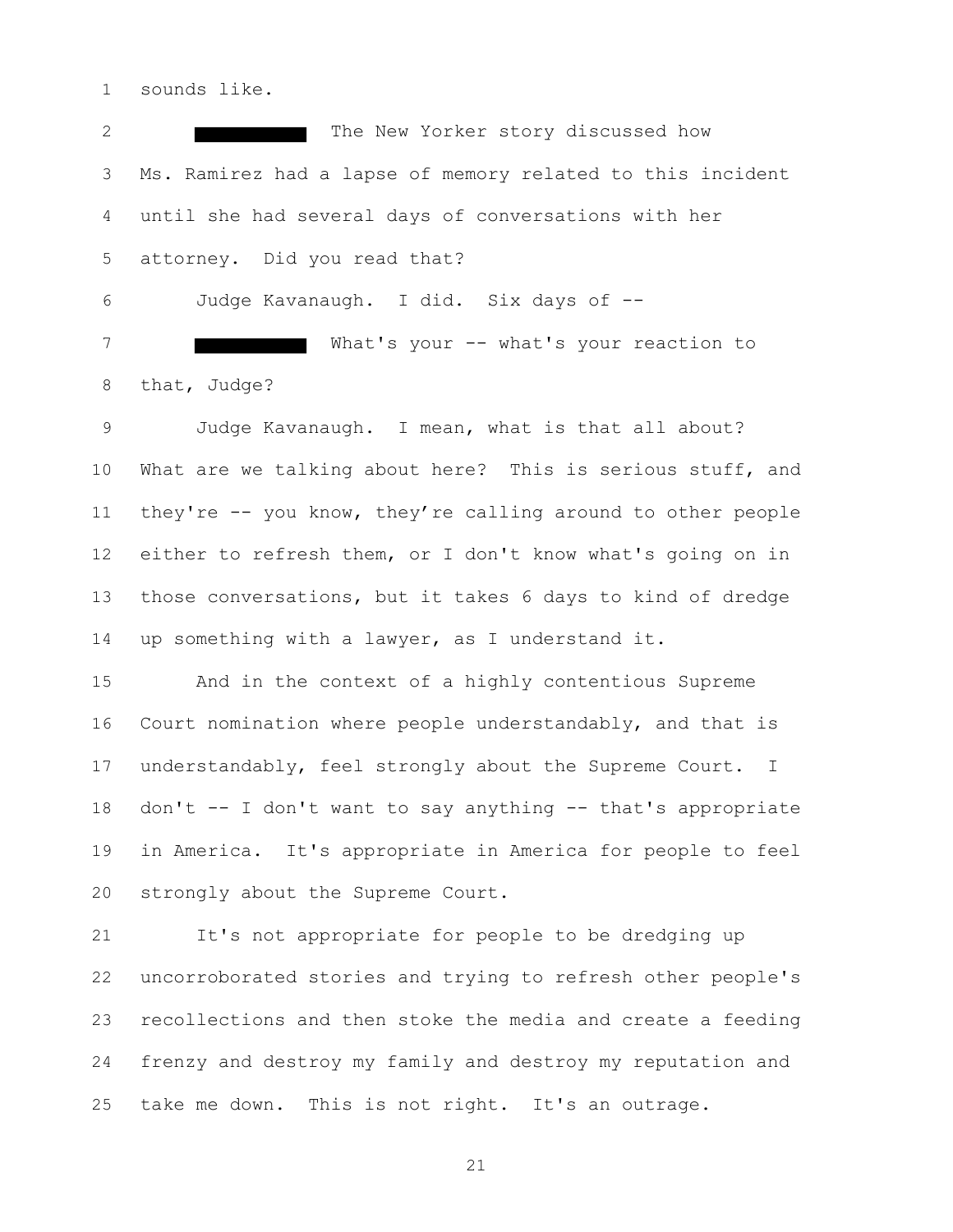1 Judge, your wife, Ashley, and you recently did an interview on Fox News with Martha MacCallum. Is that correct? Judge Kavanaugh. That is correct. Everything that you said on that interview, do you -- do you affirm that today? Do you adopt that as your testimony today? Judge Kavanaugh. Yes. **And do you understand that what you tell a**  reporter is not subject to felony prosecution if you're lying? Do you understand that? Judge Kavanaugh. Yes. Do you understand that what you tell congressional investigators is subject to felony prosecution for lying? Correct? Judge Kavanaugh. Correct. 17 So are you saying that you're -- again, with that in mind, are you adopting today that what you -- as your testimony what you told Martha MacCallum on Fox News? Judge Kavanaugh. Yes. **Hey, Judge.** So we have a few more questions, as we've had a few more allegations. So I just want to start walking through those with you now. Michael Avenatti has conveyed to the committee and the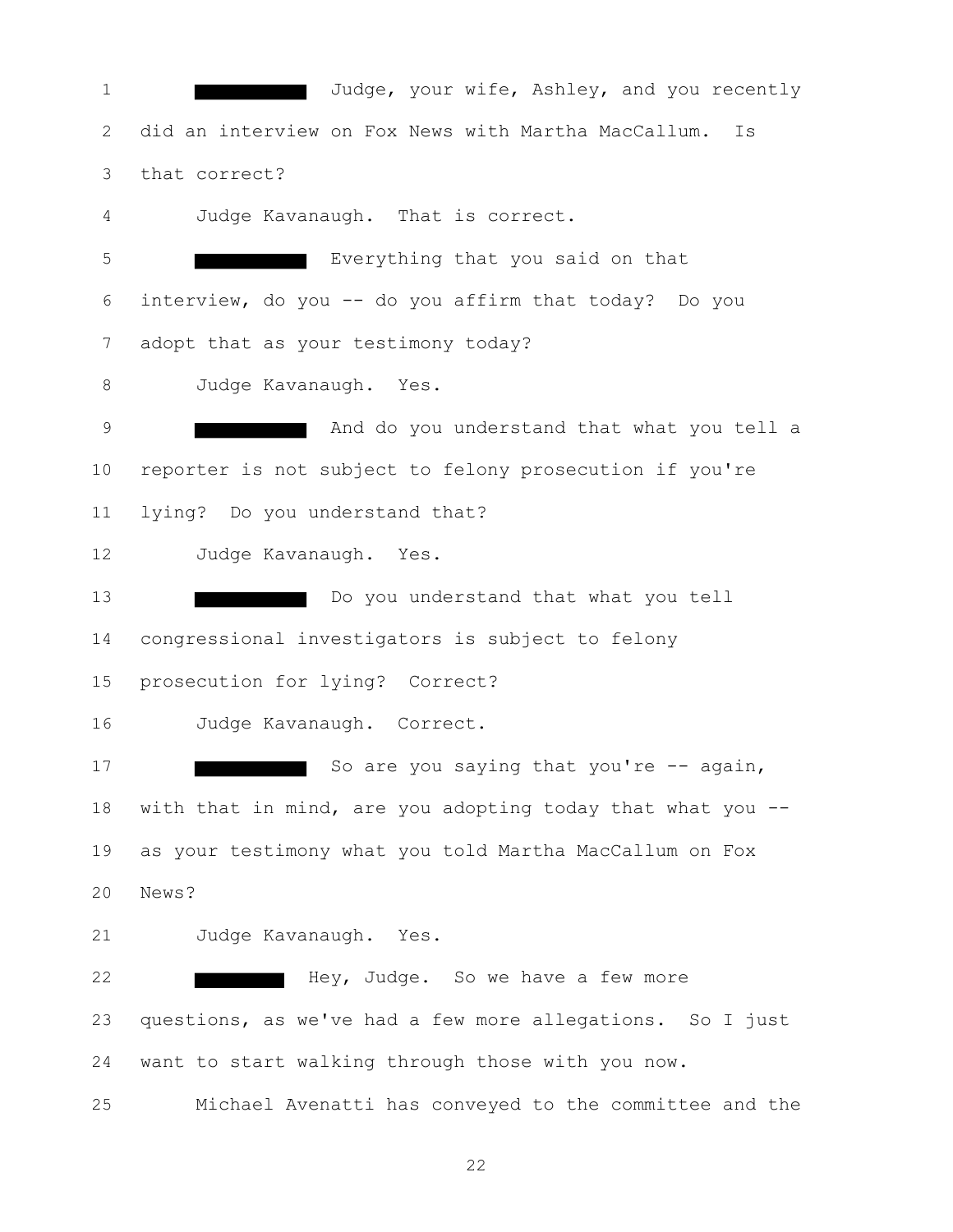press allegations about your alleged involvement in gang rape parties while in high school. Have you had the opportunity to review those allegations? Judge Kavanaugh. I've heard about them generally. 6 Well --7 Judge Kavanaugh. Happy to -- happy to answer questions. 9 So tell us what you've heard about these allegations, Judge. Judge Kavanaugh. Well, can you just give me an allegation? I think I saw generally described in an email 13 the allegations. So if you can ask me --14 So the committee investigators -- Mr. Avenatti made allegations that he had secret evidence against you. Committee investigators reached out to him immediately via email and asked him for his allegations and his evidence. The allegations that he made are, to summarize, he alleged a drug- and alcohol-induced gang rape that you participated in. Judge Kavanaugh. That is false. I've never participated in a gang rape. I've never participated in sexual activity with more than one woman present and me. I think -- yeah. Just making sure I accurately described that. In other words, I've never had a threesome or more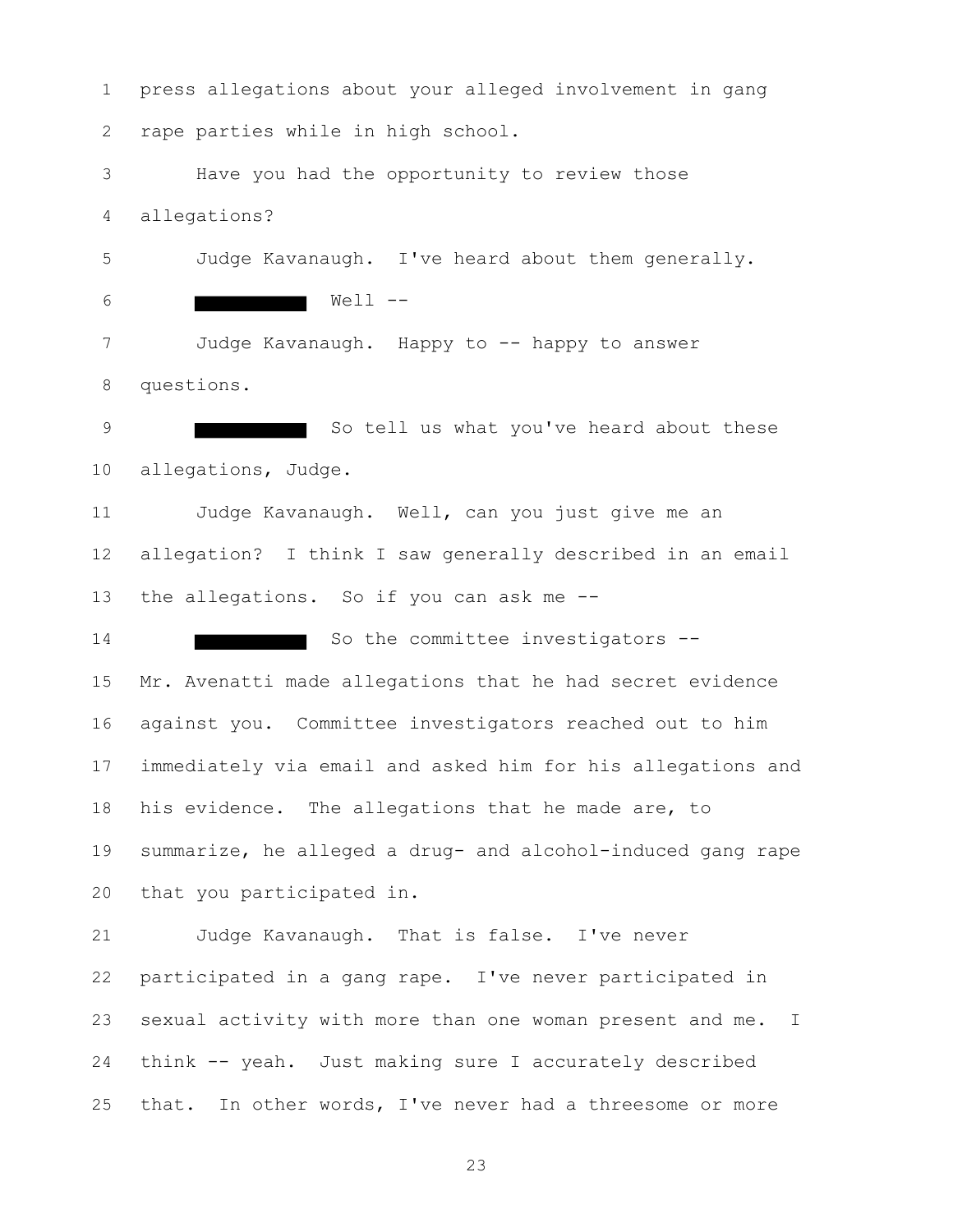than a threesome.

2 So, specifically, Mr. Avenatti said, "We are aware of significant evidence of multiple house parties in the Washington, D.C., area during the early 1980s during which Brett Kavanaugh, Mark Judge, and others would participate in the targeting of women with alcohol/drugs in order to allow a 'train of men' to subsequently gang rape them." Were you involved in any way in such parties? Judge Kavanaugh. No. And I've never heard of such a thing. It's an outrageous accusation. Ridiculous. 12 Okay. So we have some more specific questions. These are -- these are Mr. -- Judge Kavanaugh. Good. 15 Mr. Avenatti's questions. The first one, did you ever target one or more women for sex or rape at a house party? Judge Kavanaugh. No. **Did you ever assist Mark Judge or others in**  doing so? Judge Kavanaugh. No. **Did you ever attend any house party during**  which a woman was gang raped or used for sex by multiple men? Judge Kavanaugh. No.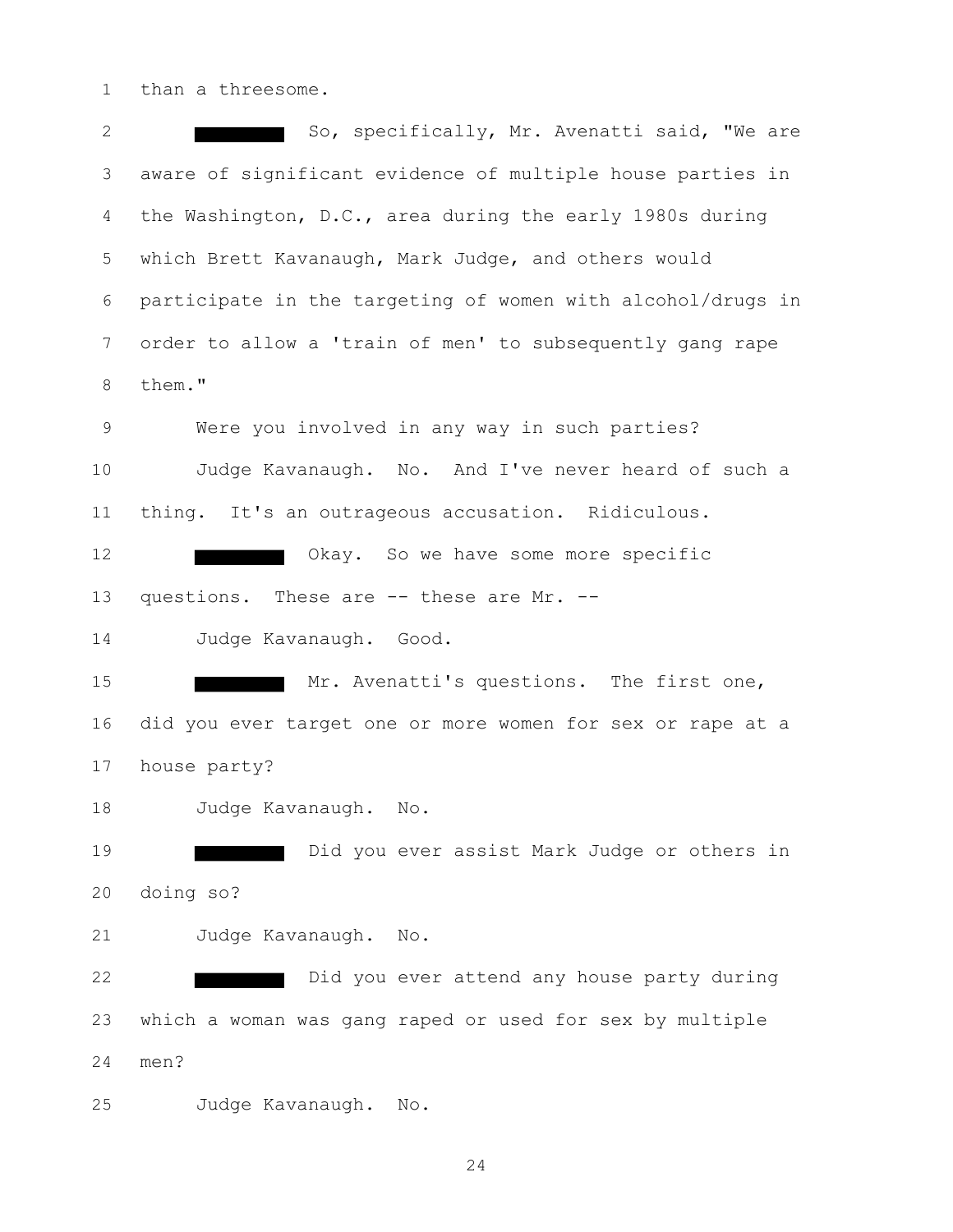Did you ever witness a line of men outside a bedroom at any house party where you understood a woman was in the bedroom being raped or taken advantage of? Judge Kavanaugh. No. Did you ever participate in any sexual conduct with a woman at a house party with whom you understood to be intoxicated or under the influence of drugs? Judge Kavanaugh. No. Did you ever communicate with Mark Judge or anyone else about your participation in a "train" involving an intoxicated woman? Judge Kavanaugh. No. **Did you ever object or attempt to prevent**  one or more men from participating in the rape or taking advantage of a woman at any house party? Judge Kavanaugh. I never saw such a thing. So the premise, the question is off. 19 Mr. Avenatti has also conveyed certain allegations about your yearbook and calendar. First, he says your yearbook and calendar refer to "FFFFFFFourth of July," that is "Fourth of July" with a total of seven Fs. For clarity, I'll just refer to that as the "FFFFFFFourth of July entry."

Does your yearbook contain the "FFFFFFFourth of July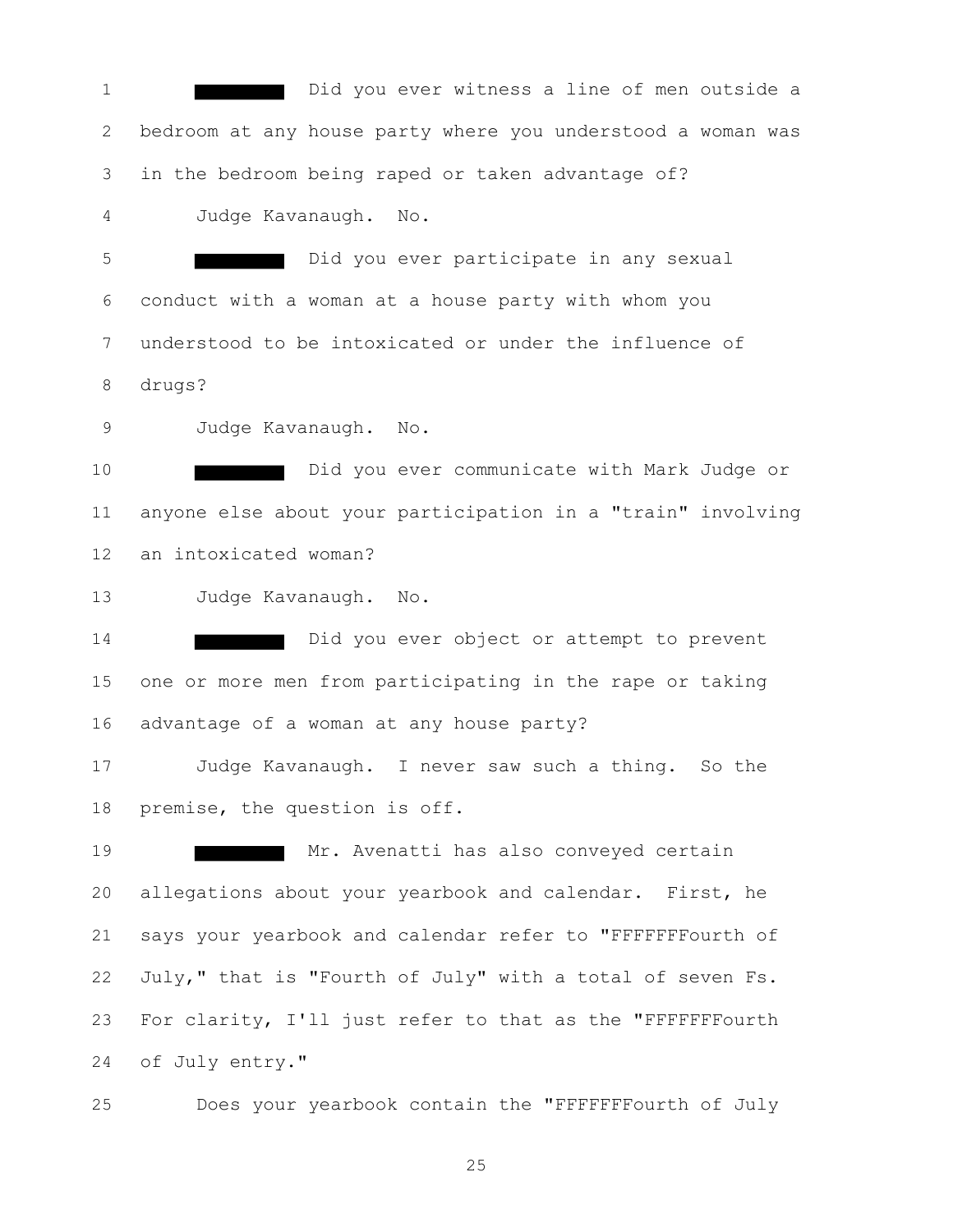entry" described by Mr. Avenatti?

 Judge Kavanaugh. Can you -- sorry, you were breaking out. Can you just speak a little closer to the phone and speak up?

5 Sure Reread the question, please. Right. Sorry. It's kind of a long one. Mr. Avenatti says that your yearbook and calendar refer to "FFFFFFFourth of July," that is "Fourth of July" with a total of seven Fs. For clarity, I'll just refer to 11 that as the "FFFFFFFourth of July entry."

 Does your yearbook contain the "FFFFFFFourth of July entry" described by Mr. Avenatti?

 Judge Kavanaugh. So "FFF," all that refers to is a friend of ours in the class, when he would say "fuck you," he would often say it with a wind-up like "fffuck you." And for reasons that are not clear to me today, at age 15 and 16, the whole group of guys thought that was a funny, inside thing, and it got shortened to the sound I just made was a number of Fs rolling together.

 And that guy would sometimes get in fights, either on the football field or otherwise, where he would say "fuck you" and then, you know, be in a fight. And that was the reference.

**CHACK CORAGES** Okay. But what does ""FFFFFFFFourth of July"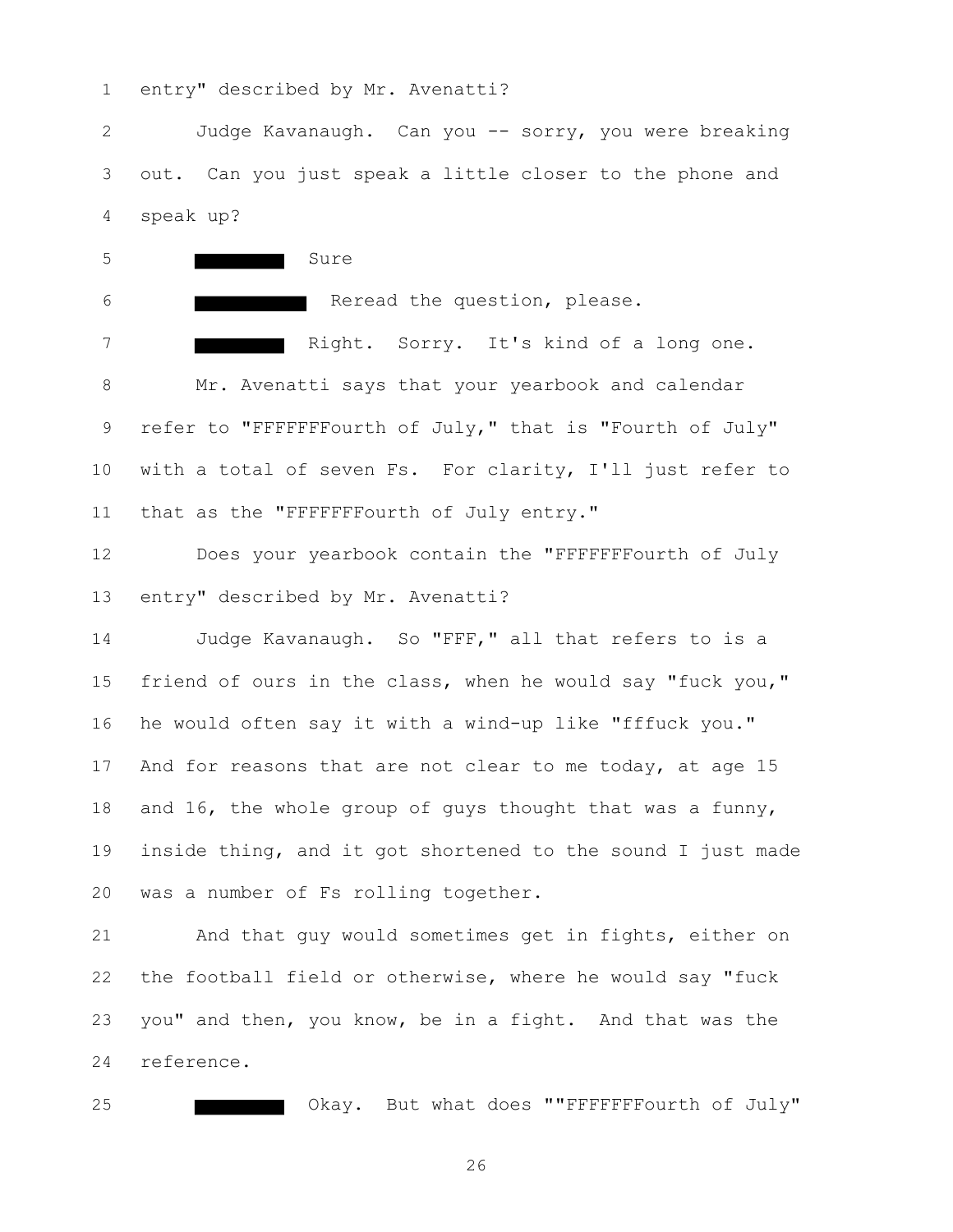specifically refer to? Judge Kavanaugh. That must refer to a specific incident where that guy -- hold on one second. [Pause.] Judge Kavanaugh. Best recollection would be that it's a specific party where he got in a fight. 7 But you don't recall that party or that fight? Judge Kavanaugh. I don't recall the specifics, no. I think it's referring to Rehoboth Beach. 11 Okay. Mr. Avenatti says he has reason -- he 12 has reason to believe that the "FFFFFFFourth of July entry" stands for "find them, French them, feel them, finger them, 14 fuck them, and forget them." Have you ever used such a reference? Judge Kavanaugh. That's wrong. It refers to this one guy and his -- and a joke that everyone had about him and how he said "fuck you." **Have you ever heard of such a reference as**  Mr. Avenatti described it being used? Judge Kavanaugh. I have never heard that as a reference, and I know for a fact that that was not the reference with respect to the yearbook. 24 Why did you include the "FFFFFFFFourth of July entry" in your yearbook and your calendar?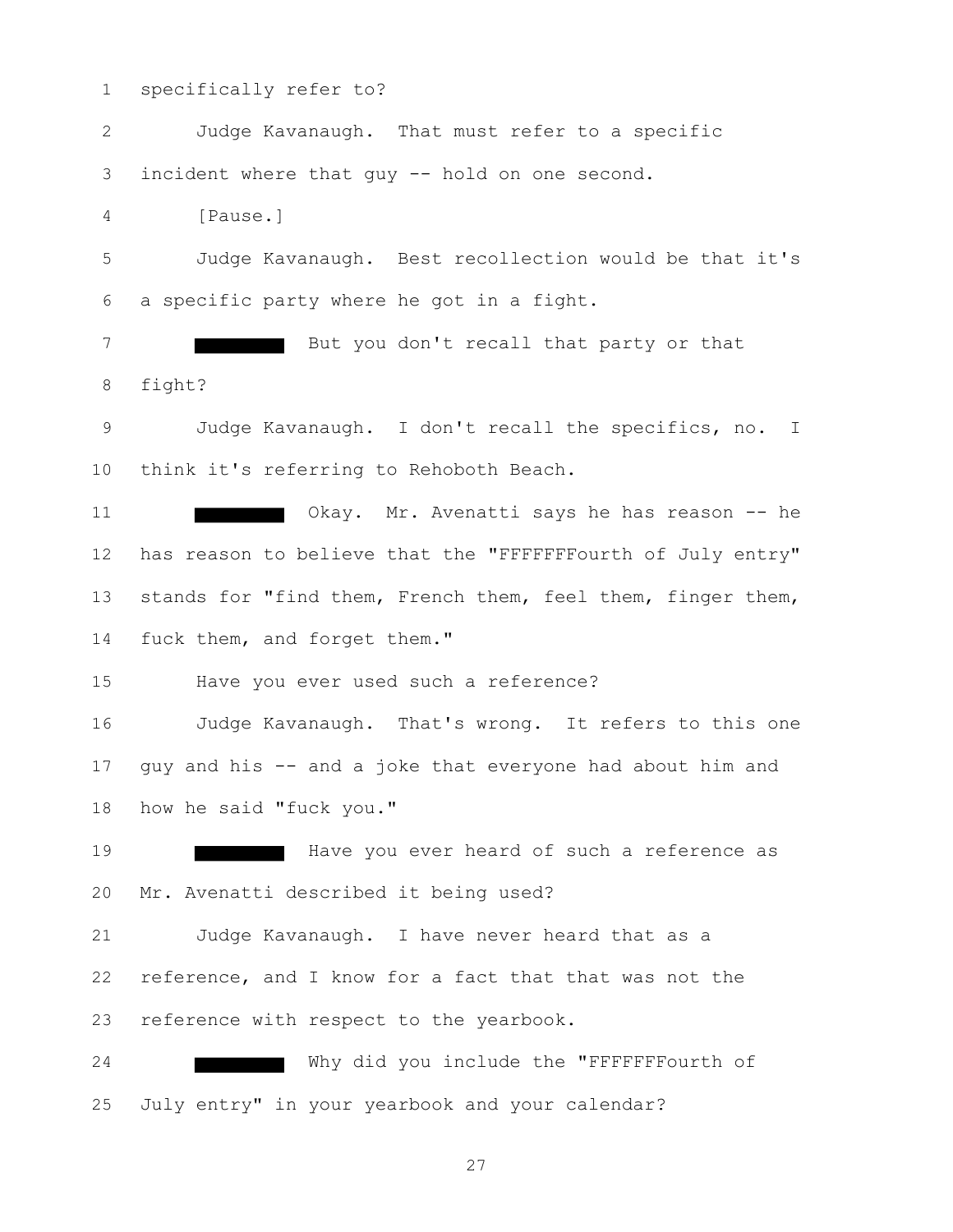Judge Kavanaugh. I can't remember. The yearbook is a lot of humor, a lot of farce, a little bit of serious where you list your activities. But it's a lot of humor and a lot of farce at a time when the editors of the yearbook were probably following a model -- model of -- hold on one second.

```
7 [Pause.]
```
 Judge Kavanaugh. Yeah, the yearbook editors, I think, had a mindset of like "Caddyshack," "Fast Times at Ridgemont High," "Animal House," or something and made the yearbook into kind of a farce in that respect. And that's -- you know, that explains some of the yearbook.

13 Judge, I just want to get some clarity on 14 the first question that asked you on this line of questioning. I just want to make sure that your answer is what we suspect it is.

 So let me repeat the question, and then I'm going to ask you the first question again to get a clear answer.

 Mr. Avenatti says he has reason to believe that the "FFFFFFFourth of July entry" stands for "find them, French them, feel them, finger them, fuck them, and forget them." And here's the question. Have you ever used such a reference?

 Judge Kavanaugh. No, never. Nor has anyone else, to my understanding. And I know for a fact that that is not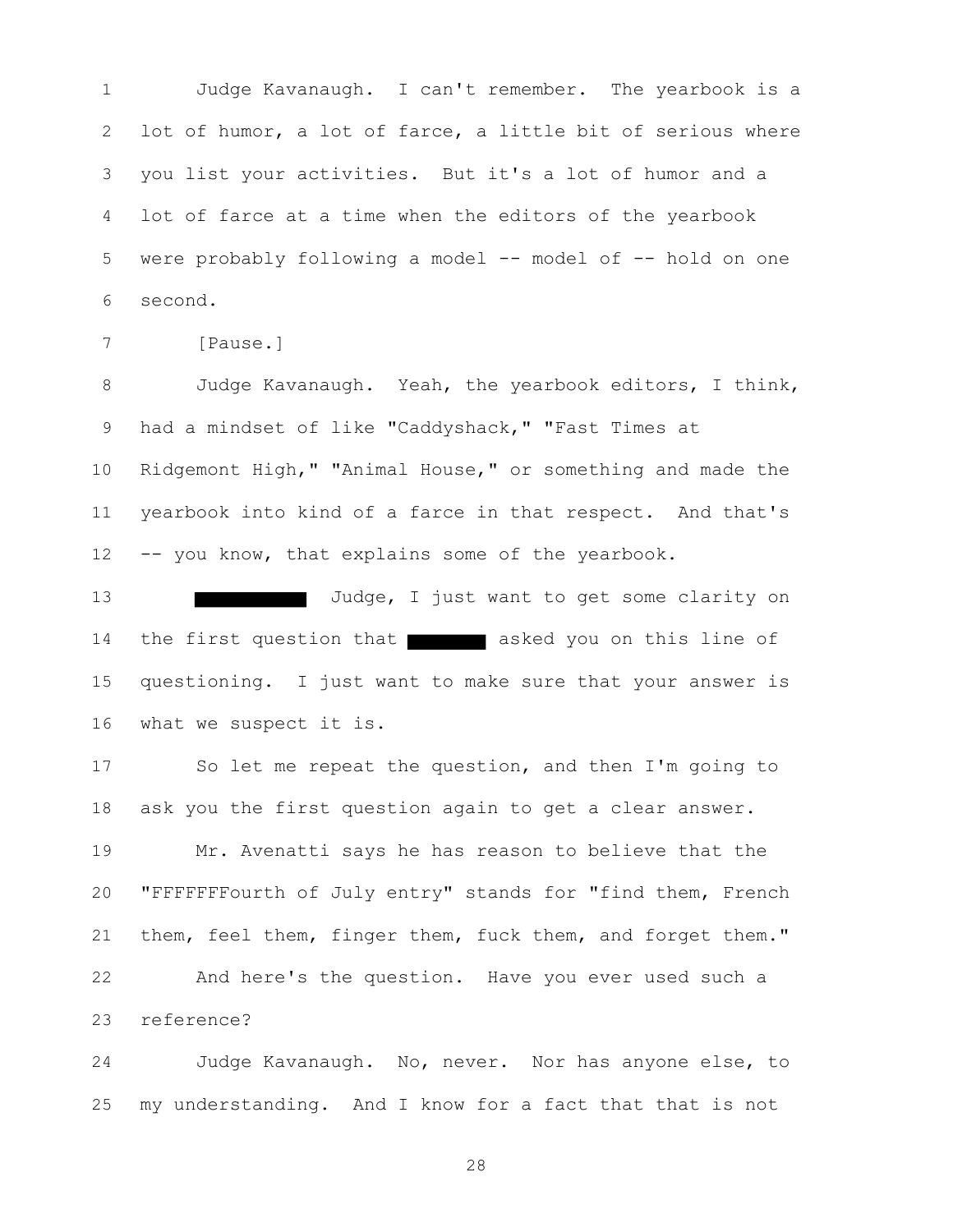the reference in the yearbook or the reference related to the person in question talking about his use of it and how that became a joke among some of the classmates. Thank you, Judge, for the clarification on 5 our part, and will continue the questioning. So do you have any understanding of why Mr. Avenatti would interpret the "FFFFFFFourth of July entry" as he has? 9 Judge Kavanaugh. No. We all know about -- no, I'm not going to speculate further. 11 Well, Judge, tell us about your general reaction to Mr. Avenatti and his allegations. Judge Kavanaugh. I think it's absurd, outrageous, a 14 joke, a farce, the twilight zone. Have you ever met Mr. Avenatti? Judge Kavanaugh. No. 17 We have not received any evidence from Mr. Avenatti, despite Senate investigators requesting his evidence for his allegations. We don't even know who his client is, or clients, he's apparently representing in this matter. Are you aware of any client or clients of Mr. Avenatti related to this matter? Judge Kavanaugh. I am not. **Are you aware of any evidence that**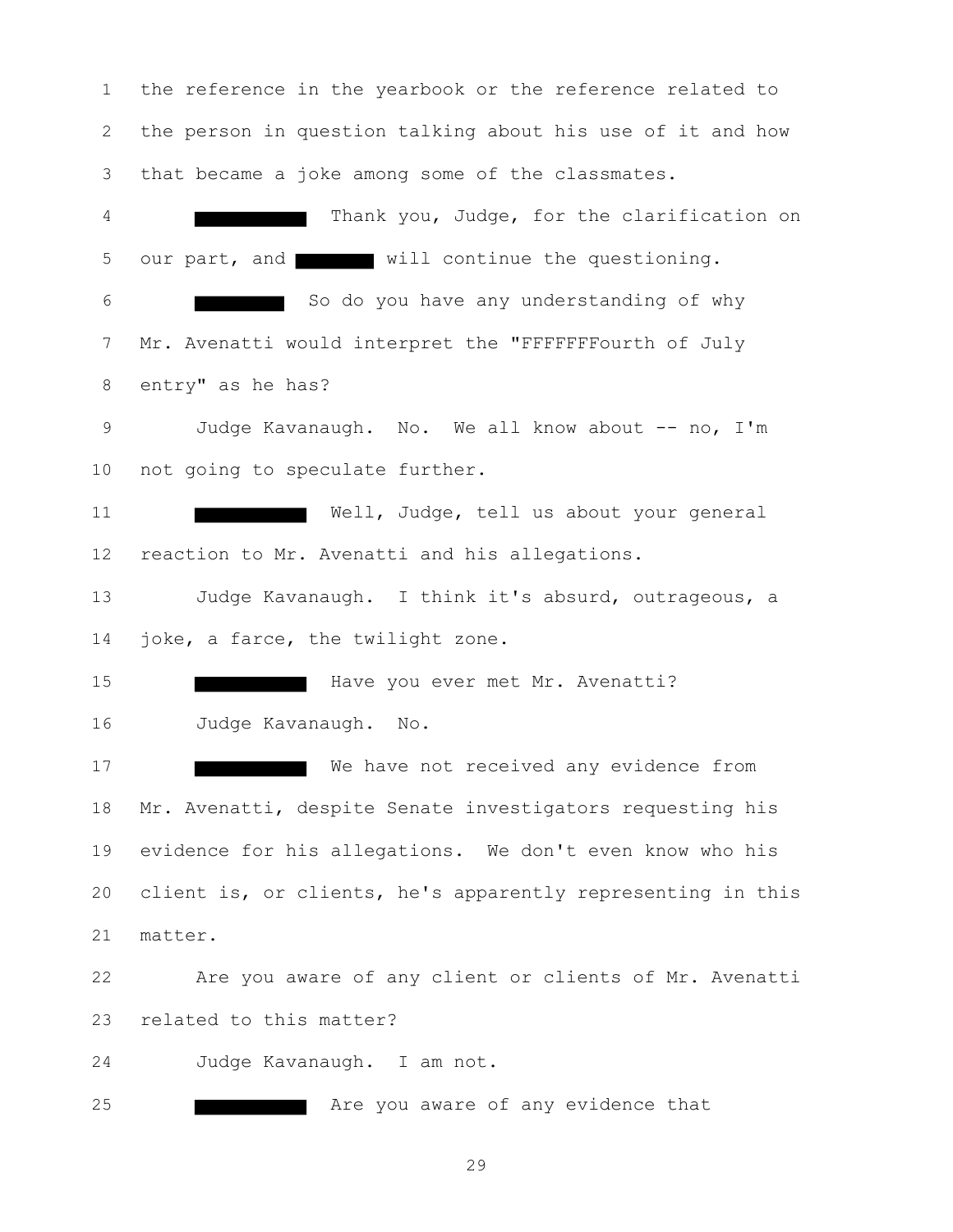Mr. Avenatti may have that he says that he's going to present to us at some indeterminate time in the near future?

Judge Kavanaugh. I am not.

 Okay. So we have a few more questions about some of these yearbook entries. Mr. Avenatti also says that your yearbook and calendar include the phrase "devil's triangle." For clarity, I'll refer to that as the "devil's triangle entry."

 Does your yearbook contain the devil's triangle entry described by Mr. Avenatti?

Judge Kavanaugh. Hold on one second.

[Pause.]

 Judge Kavanaugh. Yes. I should just clarify, too, you've referred to my calendars a couple of times. He has no -- he's never seen my calendars.

17 Marriet 17 Marriet 2011 Say "he," you mean Mr. Avenatti? Judge Kavanaugh. Yes, Mr. Avenatti, of course, has never seen my calendars.

**And you say that -- you've referred to**  your calendars, are you -- you mean -- are you looking at your calendars today?

 Judge Kavanaugh. No. I'm just saying your question, or at least the lead-up to the question, the last two questions referred to calendar and yearbook, and I'm just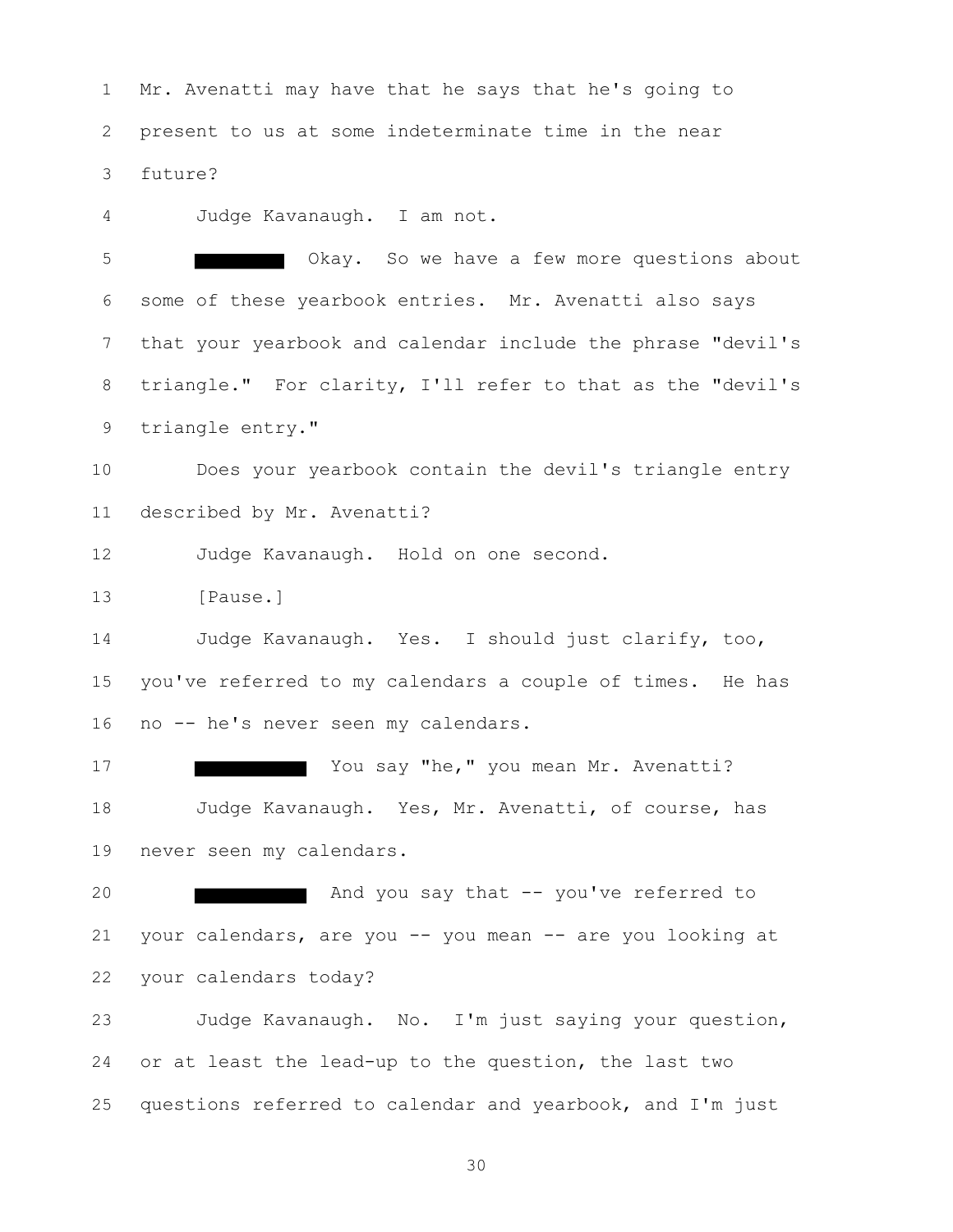pointing out that Mr. Avenatti has never seen my calendars. So we're talking about the yearbook entry. On the yearbook entry, yes, there is a reference to devil's triangle. What does the devil's triangle entry refer to? Judge Kavanaugh. It refers to a drinking game where there were three glasses in a triangle. Beer drinking. 9 Mr. Avenatti says he has -- he has reason to believe the devil's triangle entry refers to a situation where two men engage in sex with one woman at the same time. Have you ever used the term "devil's triangle" to refer to sexual behavior? Judge Kavanaugh. No. 16 Have you ever heard "devil's triangle" being used to refer to sexual behavior? Judge Kavanaugh. No. Why did you include the devil's triangle entry in your yearbook? Judge Kavanaugh. I don't know. We were 17. Do you have any understanding of why Mr. Avenatti would interpret the devil's triangle entry as he has? Judge Kavanaugh. I think I'll refer back to my prior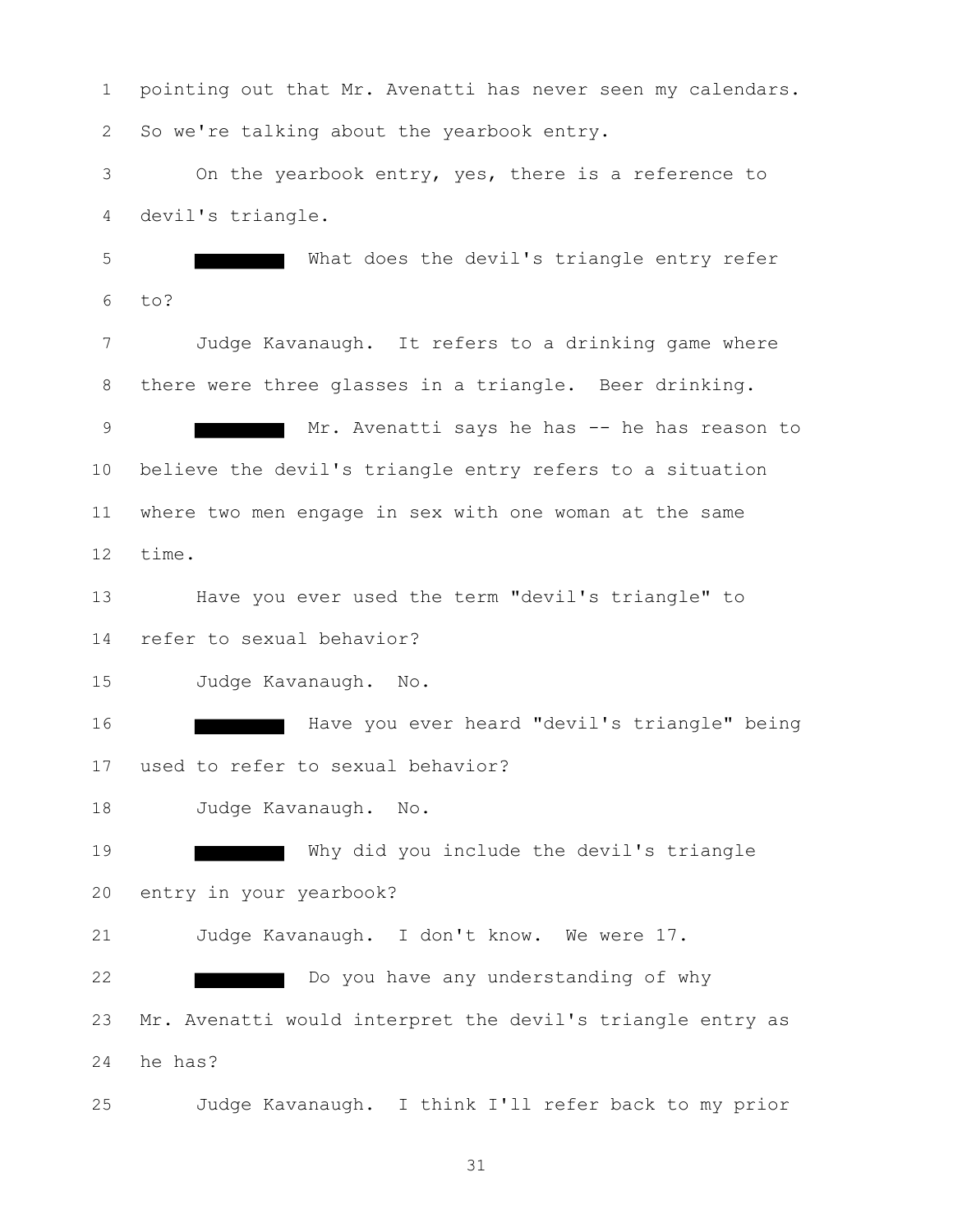answer about my reaction to his allegations.

2 Thank you, Judge. 3 This is again. I'm going to jump to the next set of questions unless you have anything else to add on that past topic? Judge Kavanaugh. That's fine by me. Thank you. Okay. Judge Kavanaugh, on September 22nd 8 of this year, Senator Gardner received an anonymous letter, apparently sent from Denver, alleging that you engaged in certain conduct in 1998. Have you had an opportunity to review that letter? Judge Kavanaugh. I did look at that, I believe, yeah. 13 Okay. I'm going to read -- read from it. The letter states, "I will remain anonymous, but I feel obligated to inform you of this 1998 incident involving Brett Kavanaugh." When you were the author of the Starr Report, the author's daughter from Boulder, Colorado, occasionally socialized with Brett Kavanaugh. She and a group of four, including Kavanaugh, met in a Washington, D.C., bar. "Her friend was dating him, and they left the bar under the influence of alcohol. They were all shocked when Brett Kavanaugh shoved her friend up against the wall very

 aggressively and sexually. There were at least four witnesses, including my daughter. Her friend, still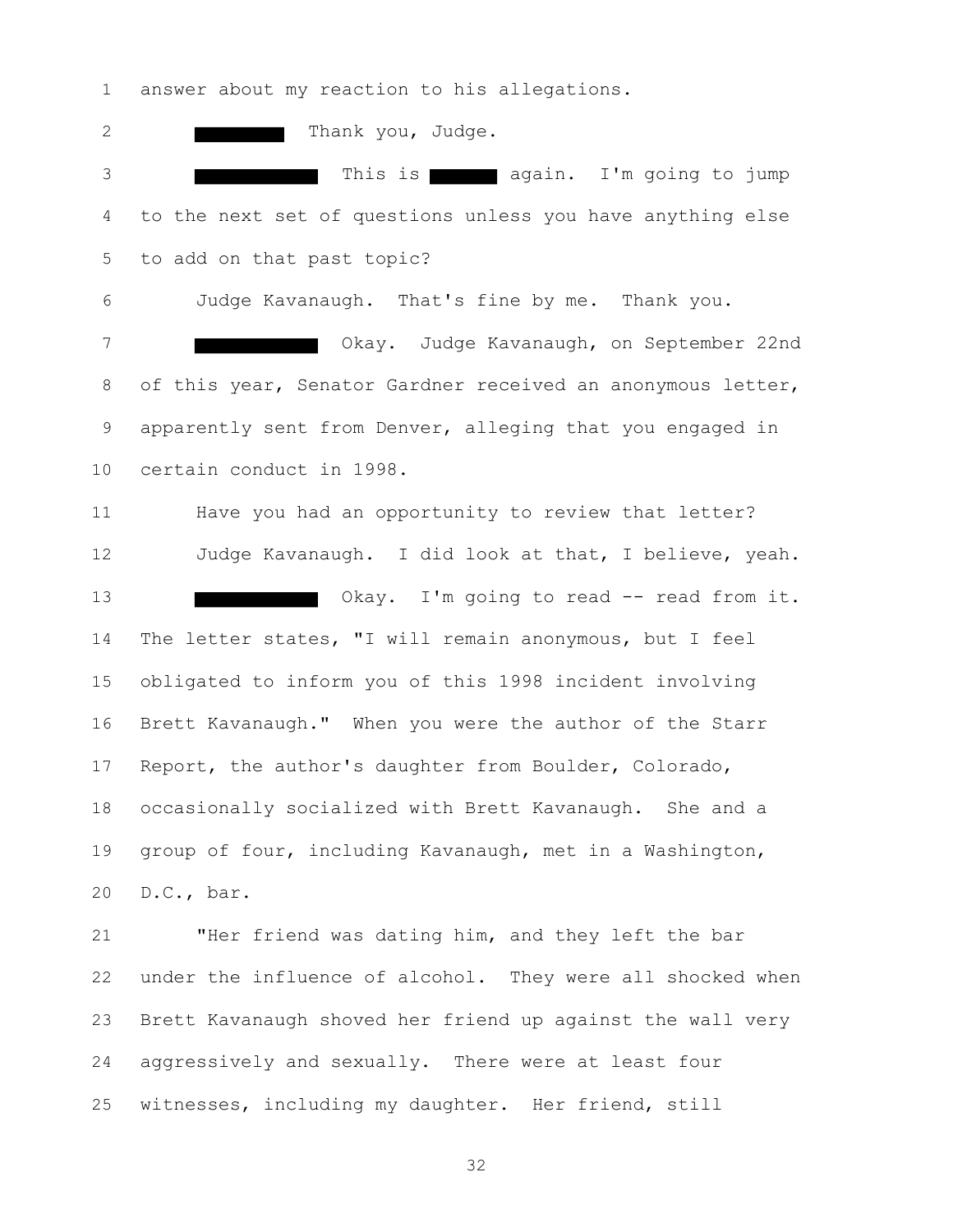traumatized, called my daughter yesterday, September 21, 2018, wondering what to do about it. They decided to remain anonymous."

 Did the events described in the letter occur? Judge Kavanaugh. No, and we're dealing with an anonymous letter about an anonymous person and an anonymous friend. It's ridiculous. Total twilight zone. And no, I've never done anything like that.

 Just a few more specific questions. At any point while you were involved in the Starr investigation, did you ever shove a woman up against a wall very aggressively or sexually as you left a bar? Judge Kavanaugh. No.

**At any point while you were involved in**  the Starr investigation, did you ever behave violently toward a woman?

Judge Kavanaugh. No.

**All right.** Just one moment, please. [Pause.]

20 When you were involved in the Starr investigation, do you recall ever socializing with a woman from Boulder, Colorado?

Judge Kavanaugh. No.

24 While you were involved in the Starr investigation, do you recall ever dating a woman who would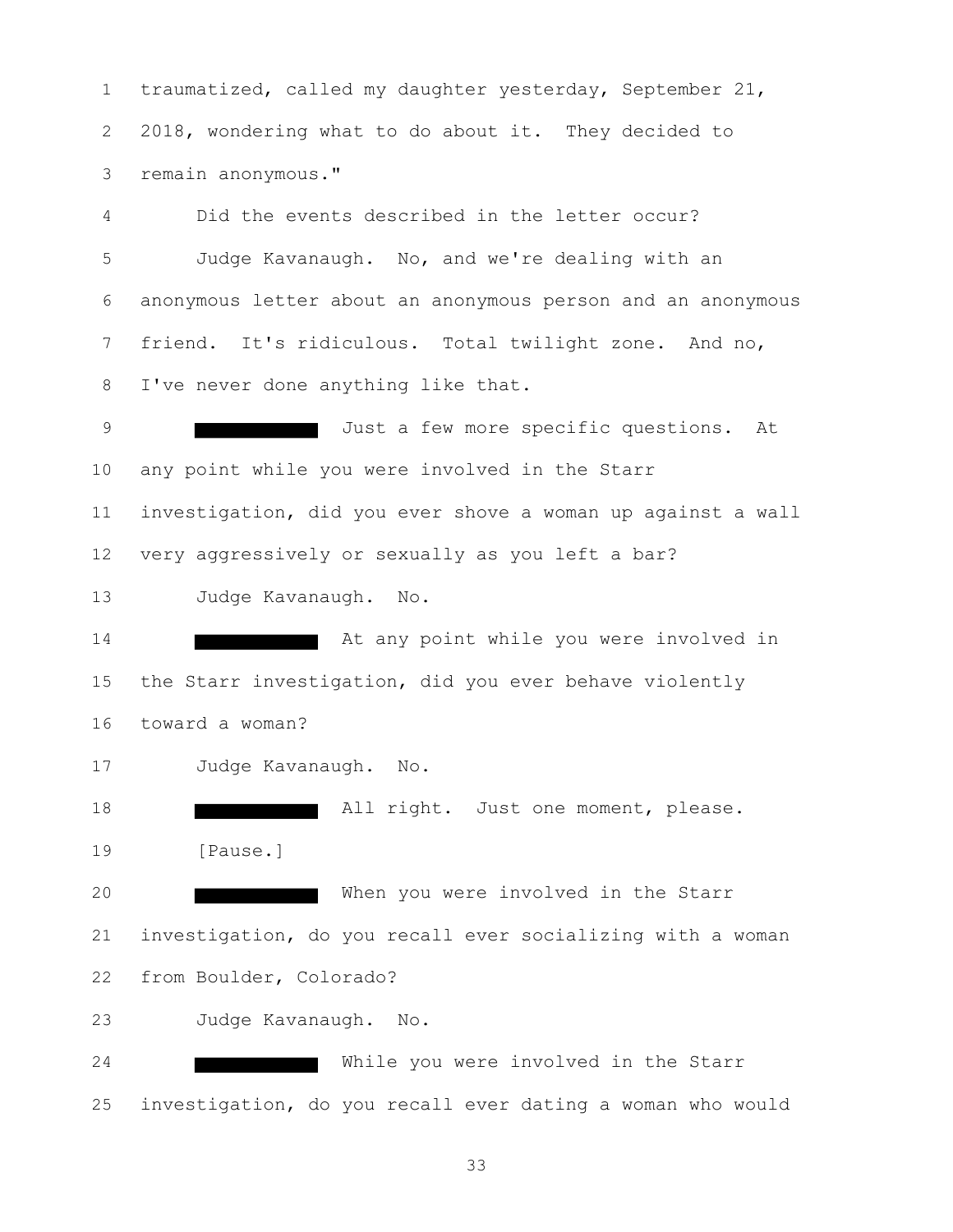fairly fit the description in the letter provided to Senator Gardner?

3 The anonymous letter. Judge Kavanaugh. What's the description? Just based on what I -- Judge Kavanaugh. Describe her appearance. 7 No, it's -- all we have is what I read. Judge Kavanaugh. Well, then I don't know what I'm responding to then.

10 Judge, I want to give you the opportunity again to respond more generally to these series of allegations that are made against you either by Mr. Avenatti or anonymous sources or others. I just want to get your general reaction to this.

 Judge Kavanaugh. I think this is -- this is crazy town. It's a smear campaign. I've been in the public eye for 24 years, really public at various points. Certainly 1998, when I was in the Starr investigation, that was a very public year. In the Bush White House, very public, especially in 2003 to 2006. Two notable confirmation hearings in '04 and '06. As a judge for 12 years. Named, whether correctly or not, a few times as a possible Supreme Court nominee, very public around those times.

 You know, go through this whole process, and the FBI background, six FBI backgrounds, intense scrutiny, and then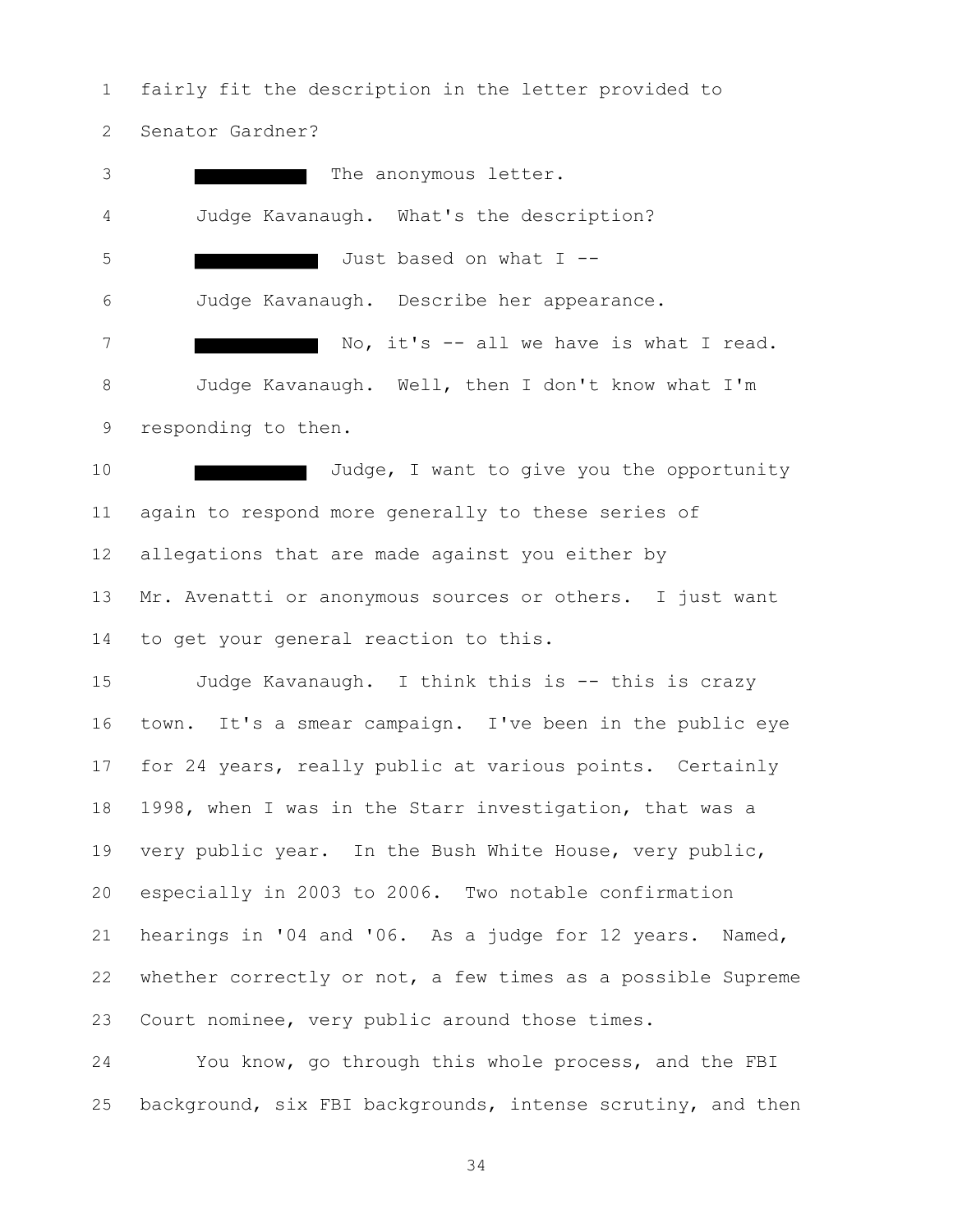for something like this and the Avenatti thing are just absurd and outrageous, coordinated perhaps. I don't know. Twilight zone. And I don't -- you know, it's just outrageous. It's trying to take me down, trying to take down my family. It's bad -- it's doing damage to the Supreme Court. It's doing damage to the country. It's doing damage to this process. It's become a total feeding frenzy, you 9 know? Every -- just unbelievable. 10 The committee has received four separate allegations related to you and sexual misconduct. Is there a kernel of truth in any of these allegations? Judge Kavanaugh. No. Are we going to talk Rhode Island? 15 We are. Judge Kavanaugh. Okay. Let's get that one out of the way, too. 18 Okay, Judge. Judge Kavanaugh. I don't mean to cut off questions about the other one. Oh, no, I think we were finished. Judge Kavanaugh, a Rhode Island man named recently called Senator Whitehouse's office making allegations concerning a rape on a boat in August of 1985. Have you had the opportunity to review those allegations?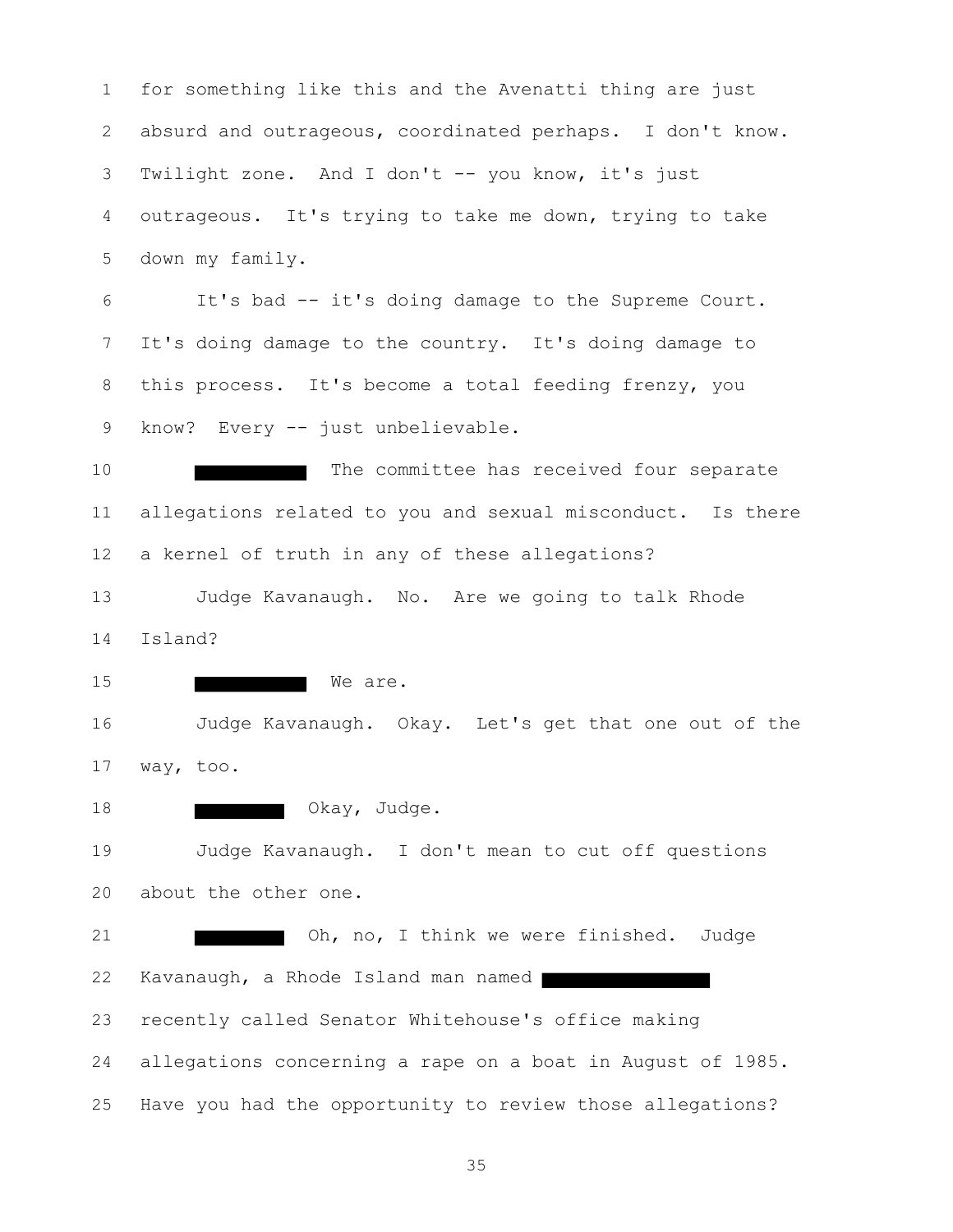Judge Kavanaugh. Yes.

2 So, for the record, the report from Senator Whitehouse states, "Senator Whitehouse received a call this 4 morning from a Rhode Island constituent, I who made allegations regarding U.S. Supreme Court nominee 6 Brett Kavanaugh. **Fig. 2018** reported that early on a Sunday morning in August of 1985, a close acquaintance of the constituent was sexually assaulted by two heavily inebriated men she referred to at the time as Brett and Mark.

 "The event took place on a 36-foot maroon and white boat in the harbor at Newport, Rhode Island, after the 13 three had met at a local bar. According to , when he learned of the assault at approximately 5:00 a.m. that same morning, he and another individual went to the harbor, located the boat the victim had described and physically confronted the two men, leaving them with significant injuries.

**"** recently realized that one of the men was Brett Kavanaugh when he saw Kavanaugh's high school yearbook photo on television over the weekend. He promptly reported the incident to our office on Monday morning, September 24, 2018."

Judge, did this event happen?

Judge Kavanaugh. No. I was not in Newport, haven't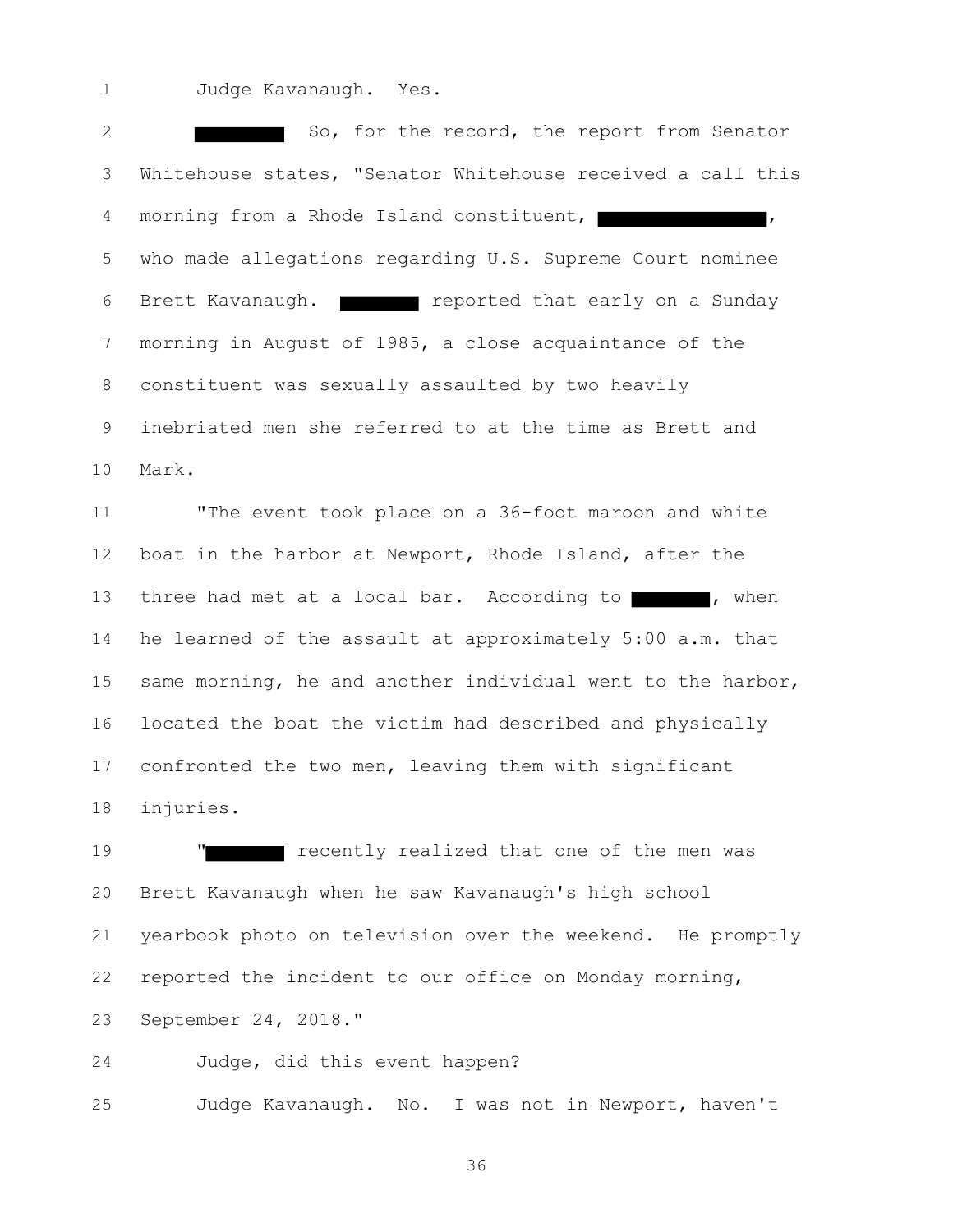been on a boat in Newport. Not with Mark Judge on a boat, nor all those three things combined. This is just completely made up, or at least not me. I don't know what they're referring to. Did you ever sexually assault a woman or women in Rhode Island? Judge Kavanaugh. No. 8 Were you ever in a situation where two men injured you and someone named Mark? Judge Kavanaugh. No. **Do you have any knowledge of such a boat?**  Judge Kavanaugh. No. 13 Do you know **Party 2008**? Judge Kavanaugh. No. **15 appears** to have a Twitter 16 account with the handle **.** The manner other things, the information identifies the account holder as a 18 "hippie" from " , Rhode Island." Are you aware that on June 27th of this year, the account tweeted, "A question, when will the United States military decided to do what they have vowed and remove the domestic threat to the Constitution that lives in the White House?"

 Judge Kavanaugh. Can you repeat -- you broke out. So I just want to make sure I got it. I think I got it, but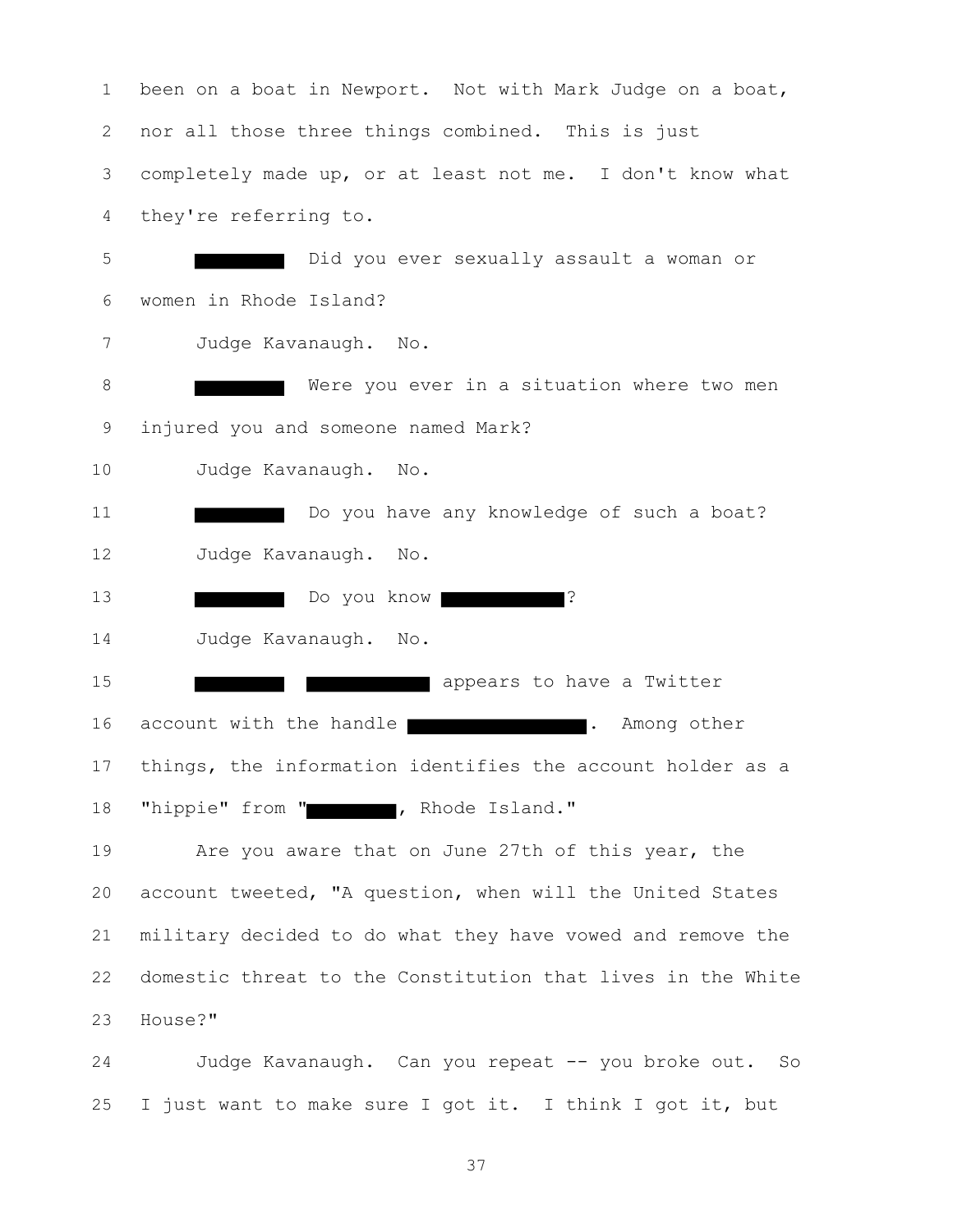can you repeat it?

2 Sure. So has a Twitter account 3 with the handle **.** The most community of the set of the set of the set of the set of the set of the set of the set of the set of the set of the set of the set of the set of the set of the set of the set of the set of th information identifies the account holder as a "hippie" 5 from " , Rhode Island."

 Are you aware that on June 27 of this year, this account tweeted, "A question, when will the United States military decided to do what they have vowed and remove the domestic threat to the Constitution that lives in the White House?"

 Judge Kavanaugh. I'm not aware of his Twitter account or what might be on his Twitter account, if that's the question.

14 So you are not aware that on July 8th of this year, this account tweeted, "Dear Pentagon, please save my country from the parasite that occupies the White House. Our you waiting until Russians parachute in like in Red Dawn? Please help!"

Judge Kavanaugh. I'm not aware of that.

20 So you are also not aware that on August 18 of this year, this account tweeted, "I am making for the military to do their constitutional duty --"

**I am asking.** 

 "I am asking" -- excuse me. "-- for the military to do their constitutional duty and protect us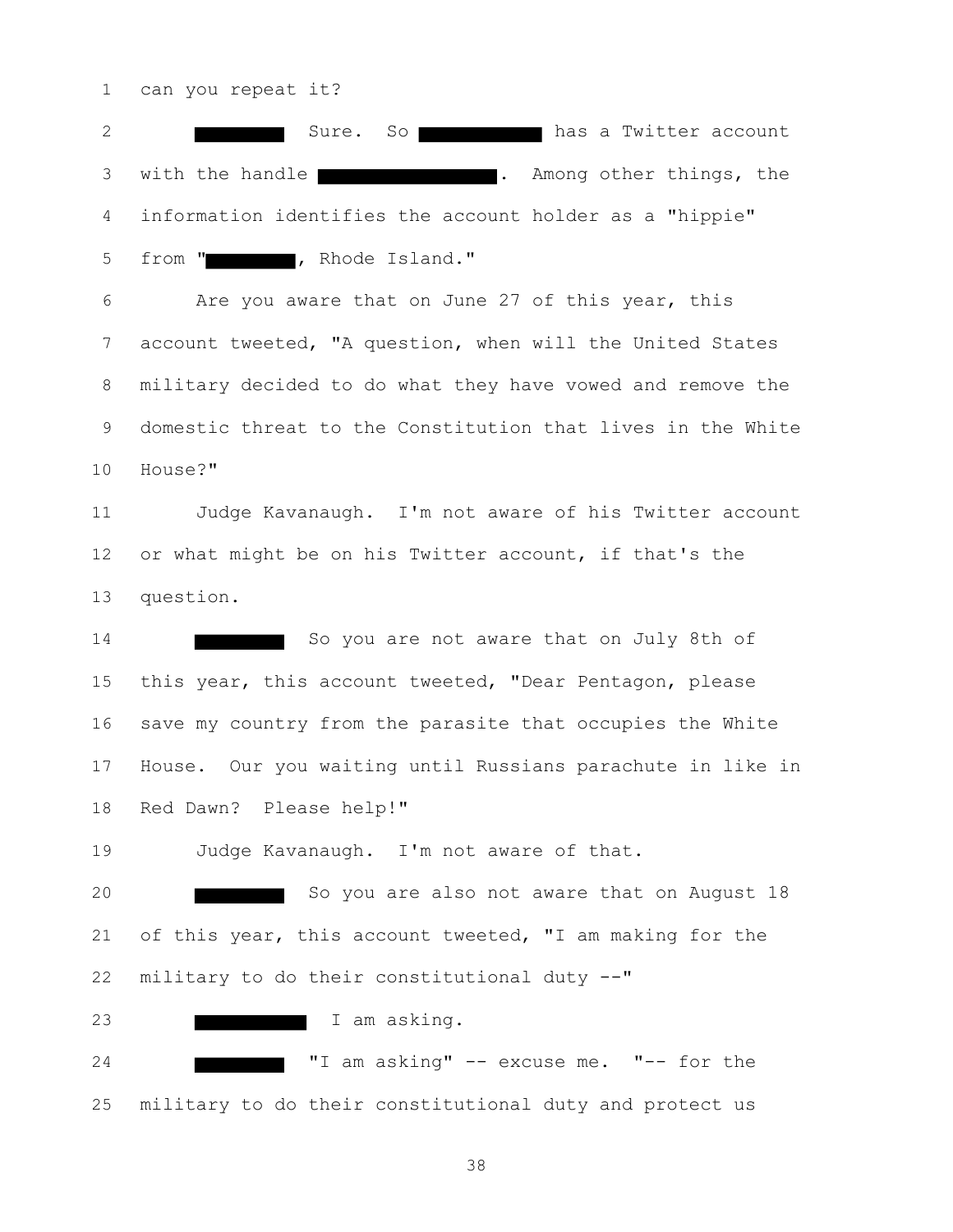from the domestic terrorist in the Oval Office. Please, please, please." Judge Kavanaugh. I'm not aware of that. Having heard this information, do you know 5 or remember,  $\blacksquare$  Judge Kavanaugh. I don't. What are your general reactions to this allegation, Judge? Judge Kavanaugh. It's just totally made up. Ridiculous. **Interest Communist Change Communist Communist Communist Communist Communist Communist Communist Communist Communist Communist Communist Communist Communist Communist Communist Communist Communist Communist Communist Co**  now about a number of very recently made allegations of sexual misconduct, and I want to make sure that we fully understand your testimony. Again, you understand that falsely answering my questions -- our questions can carry criminal penalties. Correct? 18 Judge Kavanaugh. I understand that, yes. Committee investigators previously asked you about Dr. Ford's allegations. You categorically and unequivocally denied them. Do you stand by that testimony? Judge Kavanaugh. I do. 24 Today, we've ask you about some other allegations that became public after Dr. Ford's allegations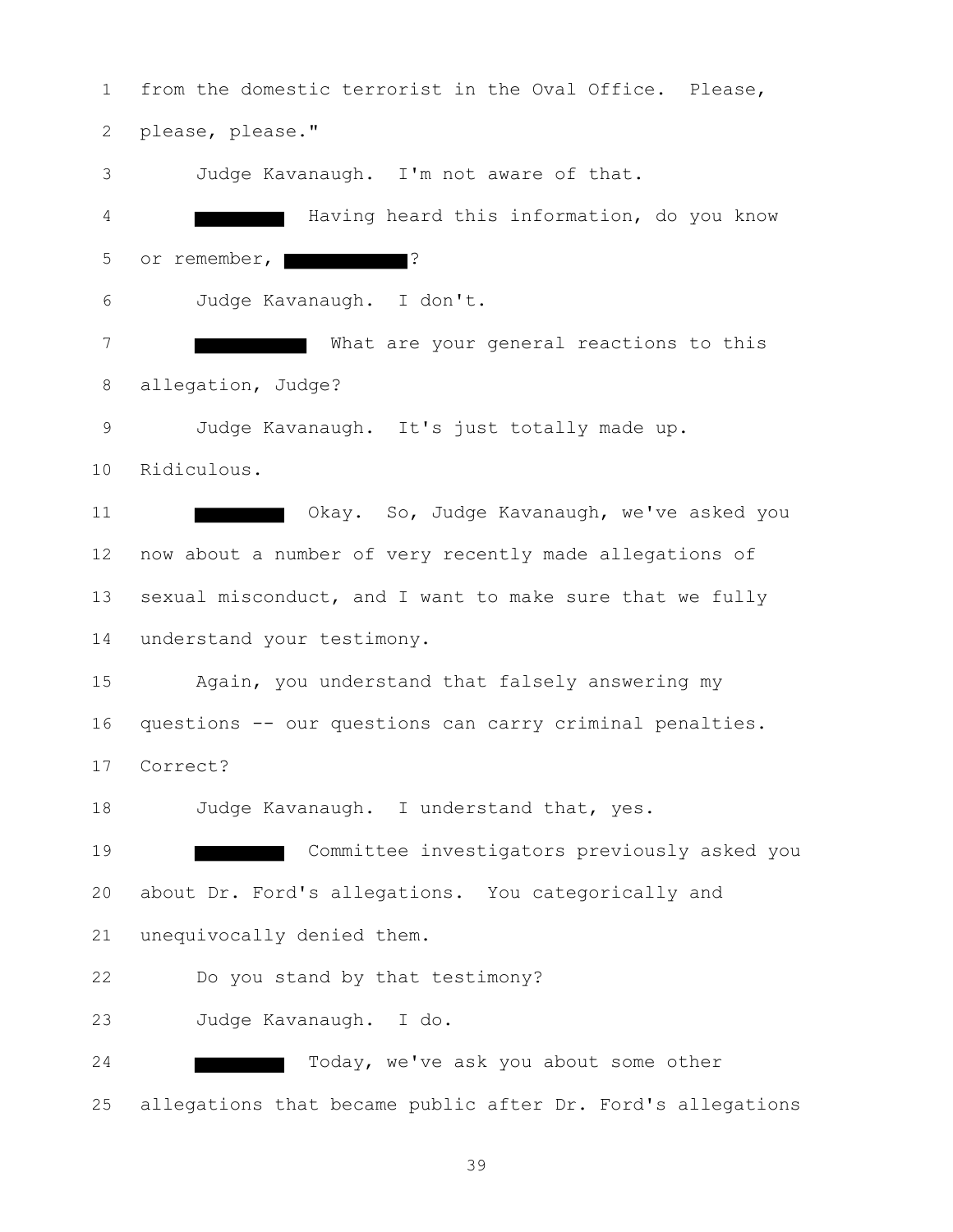became public. You have denied all of them. Do you stand by that testimony? Judge Kavanaugh. I do. Have you ever sexually assaulted anyone? Judge Kavanaugh. I have not.

 Have you ever committed any kind of sexual misconduct?

Judge Kavanaugh. No.

**Are you looking forward to testifying at** Thursday's hearing?

 Judge Kavanaugh. I am looking forward to it. And to reiterate what I said last Monday, now 8 days ago, I wanted to testify last Tuesday so that I can clear my name, defend my integrity, defend a lifetime of good work that I have done and the record I've built as a judge for 12 years, worked in the White House for 5 1/2, working in public service, working for Justice Kennedy. I look forward to defending my name, defending my integrity.

 And to reiterate also, listen to all the people who knew me best. The women I went to high school with who've spoken. You know, Julie and Suzanne and Meghan and Maura, and Maura, and I'll go on, who were my friends and are still my friends, and who knew me then and have known me 24 since age 13 or 14. And the college friends like 25 and  $\blacksquare$  and  $\blacksquare$ , and the people I -- the women I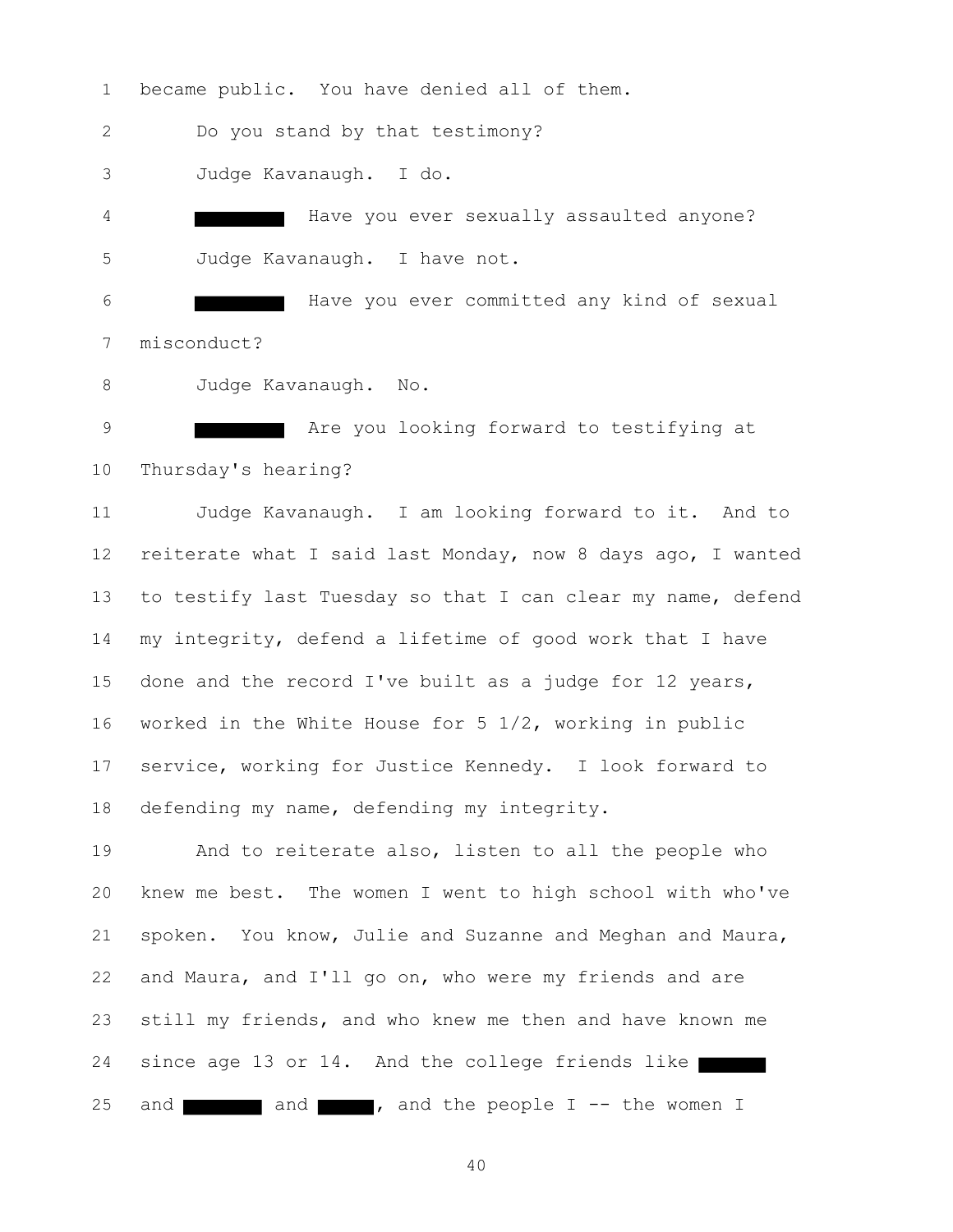worked with in the Bush White House who have repeatedly spoken on my behalf and signed a letter on my behalf and talked about how I've always treated women with dignity and respect throughout my life.

 The law clerks that I've hired, and I've been the leading judge in the United States, Federal judge in the United States in my time on the bench in promoting women law clerks to Supreme Court clerkships and hired more women than men, and they've all spoken out in support of me and how I've been an advocate for women's equality throughout my life.

 As a coach for the last 7 years of girls basketball teams, and training and encouraging and inspiring girls to do -- to have confidence and do better at basketball and prepare them for life and listen to their moms and dads.

16 And all this inspired by my mom, who taught me at a young age to break barriers and who, herself, was a trailblazer and overcame sexual harassment and barriers that were omnipresent at that time for women trying to break into the legal profession. And I watched her do that and learned from her and was inspired by her.

 And one facet of my life that has been important to me in all aspects is I've always been friends with lots of people, and I'm blessed by my friends, and I've talked about that in my opening statement last time. And one of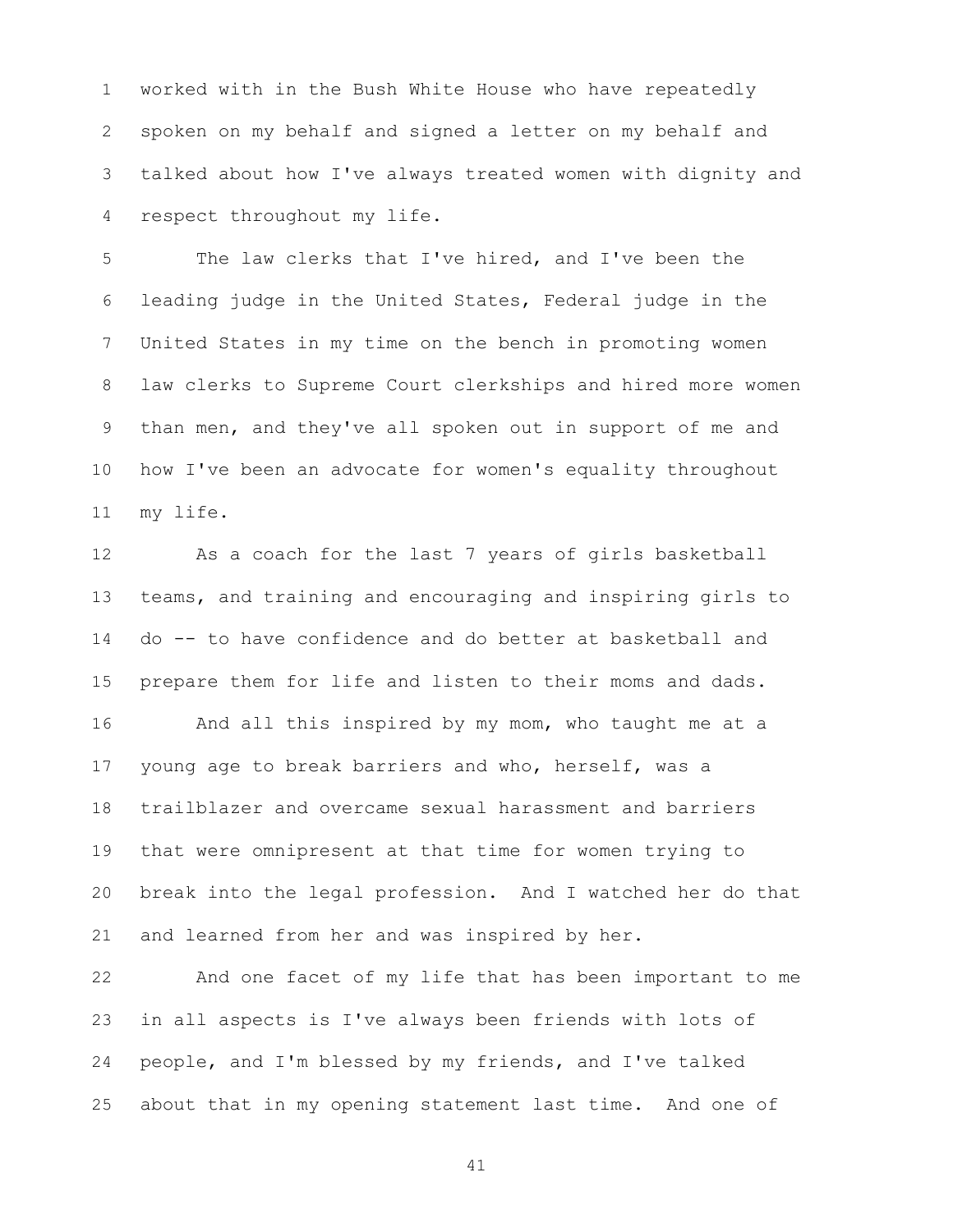the things that's been true throughout my life is how many women I've been friends with. Not talking about dating now, talking about friends.

 From an early age, Julie Hurson DeVol on TV the other night talking about how I always helped her with her homework in high school. Suzanne Hohman Matan and Amy O'Neill and Kristin Blomquist Treacy and Maura Fitzgerald and Maura Molloy Kane and Meghan Molloy McCaleb, all friends from high school who were with me all the time and were my friends and are still my friends. And I can go on and on on the names and the people in college.

 I've been -- I've been a supporter and promoter of women's equality, and then the women -- women I've dated have talked about that as well and how I treated them. And some of the women on those letters are people I went out with. Most of them, of course, are friends and never had that kind -- but they've all talked about how I treated them with dignity and respect throughout my life.

 And you know, who would want to go through this? Who is ever going to want to go through this in the future? What is this doing to the Court when -- and the country and the process when these kind of -- this kind of process happens where an allegation is held for this long, an allegation during the process that was known. And then I have -- known during the process, I mean, by a Senator.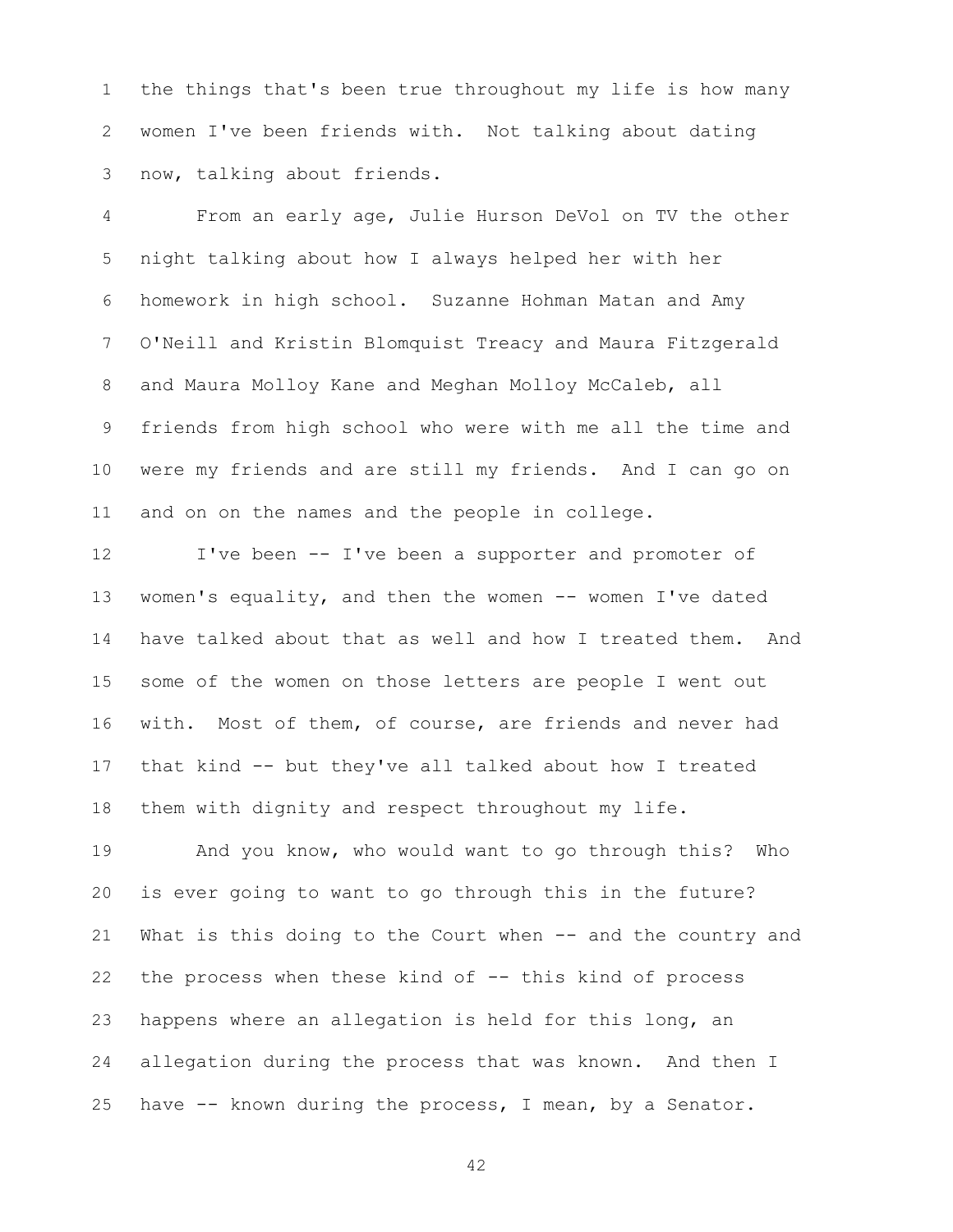And then I go through the hearing and the prompt background check and the individuals meetings, and then it's sprung in the way it was sprung. And you know, just to go back to that, that's the summer of 1982. Well, I wasn't at such thing in the summer of 1982. And the people who were there say it didn't happen.

7 And since we last talked, the other -- the woman who was there says she doesn't know me and has never seen me, 9 as far as she can remember, at a party. It's just -- it's a disgrace. It is a total -- what this process has become. 11 I'll end with that, unless you have further questions. 12 Just one more.

13 Two more. Go ahead.

14 Two more. Excuse me. Do you object to the public release of the transcript of this interview? Judge Kavanaugh. I do not object.

**And Judge, we had a transcribed interview**  with you on Monday, September 17, 2018. Correct? Judge Kavanaugh. Yes.

**And in that interview, we discussed the**  then-allegations by Dr. Ford contained in the July 30, 2018, letter sent to Senator Feinstein's office. Correct? Judge Kavanaugh. Correct.

 Do you -- for purposes of your testimony today, do you adopt your testimony from September 17th?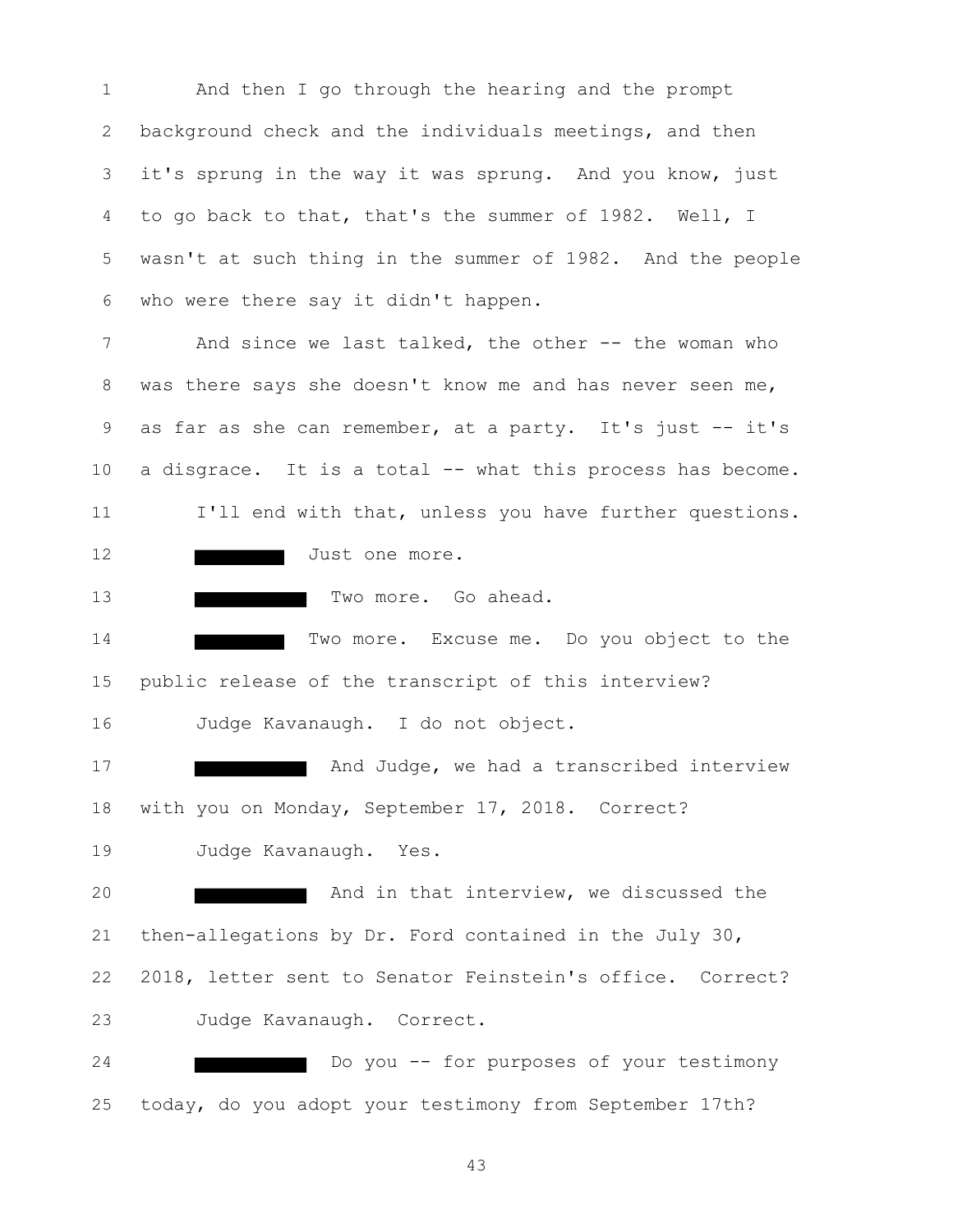Judge Kavanaugh. Yes.

| $\mathbf{2}$    | And do you object to the public release of                  |
|-----------------|-------------------------------------------------------------|
| 3               | that testimony from September 17th?                         |
| 4               | Judge Kavanaugh. I do not object to that.                   |
| 5               | So that was during -- that testimony was                    |
| 6               | during a background investigation call with you between the |
| 7               | ranking member's staff and the chairman's staff. Do you     |
| 8               | understand that?                                            |
| 9               | Judge Kavanaugh. I thought it was just the chairman's       |
| 10 <sub>o</sub> | staff, that call. Am I wrong about that?                    |
| 11              | Excuse me. The chairman's staff.<br>The                     |
| 12              | ranking member's staff was invited, but did not             |
| 13              | participate. I stand corrected. But you understand that     |
| 14              | that's $--$                                                 |
| 15              | Judge Kavanaugh. Right. That --                             |
| 16              | -- part of the BI process?                                  |
| 17              | Judge Kavanaugh. That's correct.                            |
| 18              | So I just want to make sure that this is                    |
| 19              | crystal clear. You do not object to having that testimony,  |
| 20              | that transcript of that testimony attached, because you're  |
| 21              | adopting it for purposes of today's testimony, to your      |
| 22              | testimony today, and so we can publicly release both        |
| 23              | transcripts. Is that correct?                               |
| 24              | Judge Kavanaugh. That is correct.                           |
| 25              |                                                             |